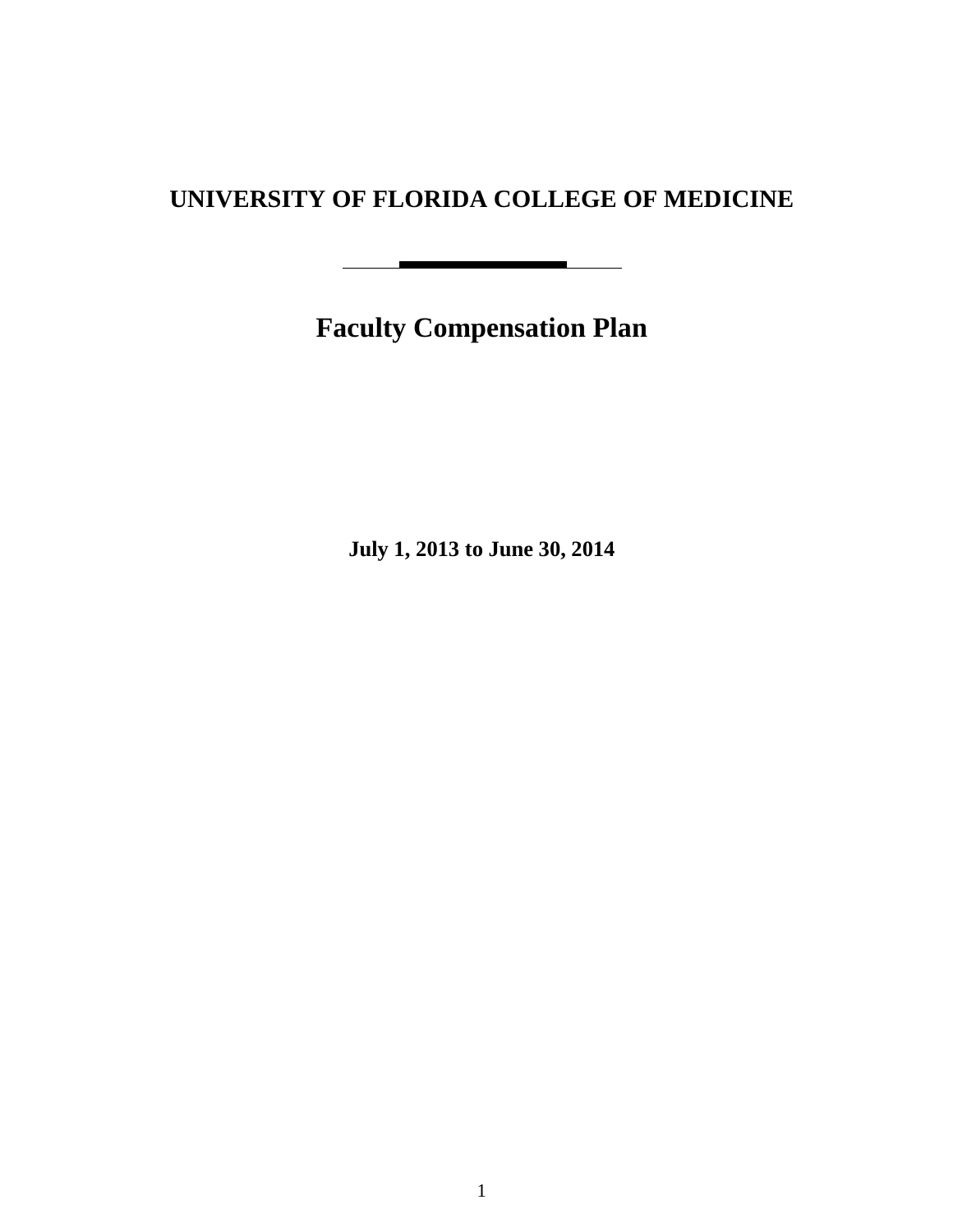# **Table of Contents**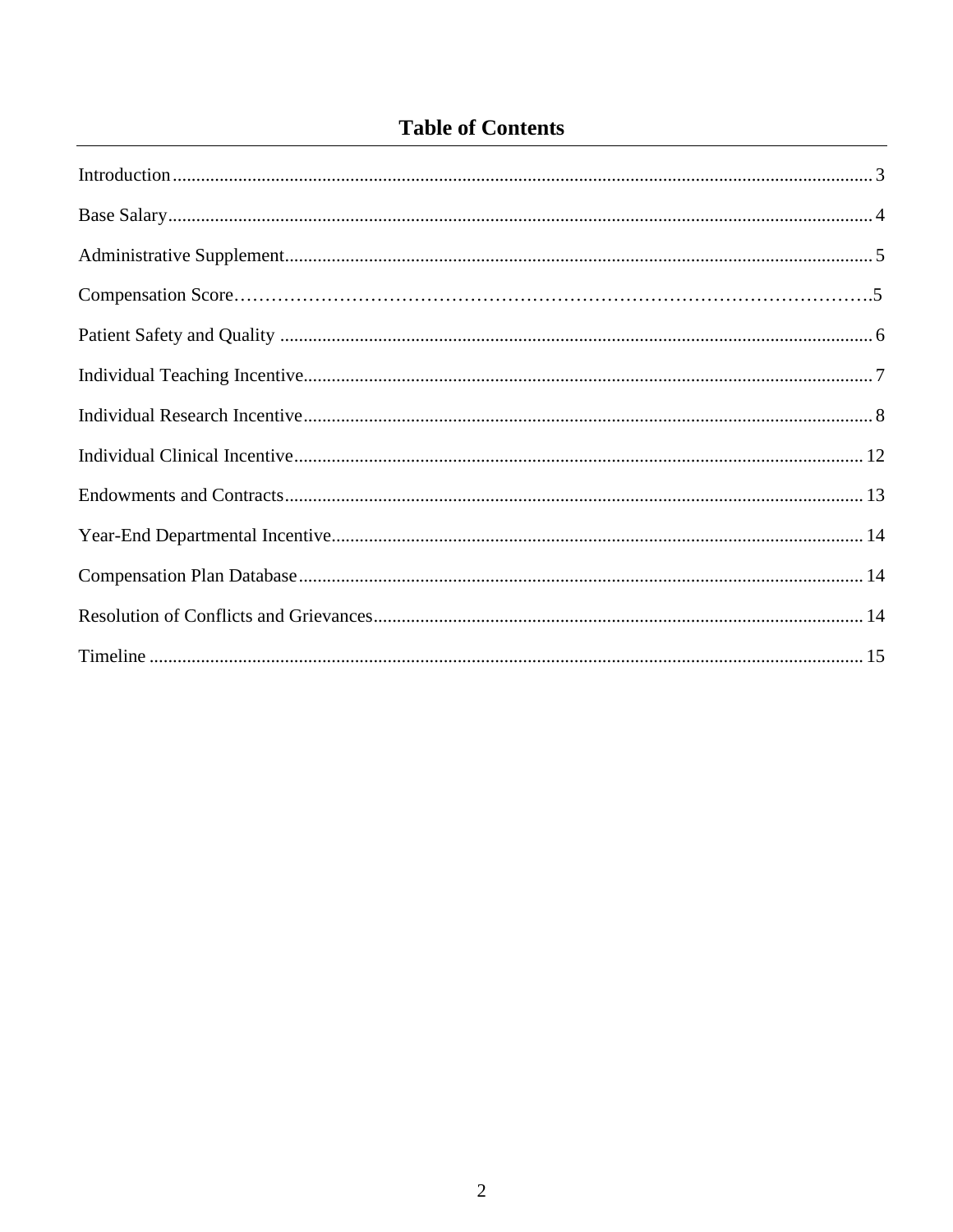#### **INTRODUCTION**

The goal of the University of Florida (UF) College of Medicine (COM) faculty compensation plan is to assure the fiscal health of the COM while simultaneously promoting and rewarding individual success in teaching, research, service and patient care through monetary incentives.

The compensation plan covers both clinical and basic science faculty employed by the COM. All faculty employed in salaried, benefits-eligible positions participate except: (1) faculty reporting to COM leadership in Jacksonville (COM faculty employed at the Jacksonville regional campus are covered under a separate compensation plan), (2) OPS and Emeritus faculty, (3) postdoctoral associates and research associates, (4) visiting faculty, (5) Advanced Registered Nurse Practitioners and Physician Assistants, and (6) faculty specifically exempted by the Dean.

A new faculty member who is employed after the first business day of the fiscal year may be included in the plan if the position is included in the department's annual budget and has been given an appropriate assignment and, for clinical faculty, a work Relative Value Unit (wRVU) target.

The COM financial health must be preserved by ensuring that revenues exceed expenses annually. When COM revenues exceed expenses, the margin will be distributed to: (1) a faculty incentive pool, (2) a yearend departmental incentive pool, and (3) COM reserves. The Dean of the COM will determine, with input from the department chairs and the faculty council, the distribution of excess revenue to the incentive pool, year-end departmental incentive pool and COM reserves.

Faculty members are compensated with base pay and may receive incentive pay and/or year-end departmental incentive pay if performance measures are met or exceeded. Collectively, a department's productivity must minimally achieve a balanced budget. Although dollars are not budgeted for the incentive or year-end departmental incentive pools, the department chair must estimate revenue generation necessary for historical incentive and year-end departmental incentive payments. This amount must be recorded in the budget process and progress tracked throughout the academic year.

The COM Compensation Committee will annually review and recommend to the COM Executive Committee revisions to the COM Faculty Compensation Plan. Without revising the plan, incentive payments or other elements of this plan may be modified in specific cases where the College of Medicine fails to meet its budget targets, as determined by the Dean. To encourage flexibility and creativity in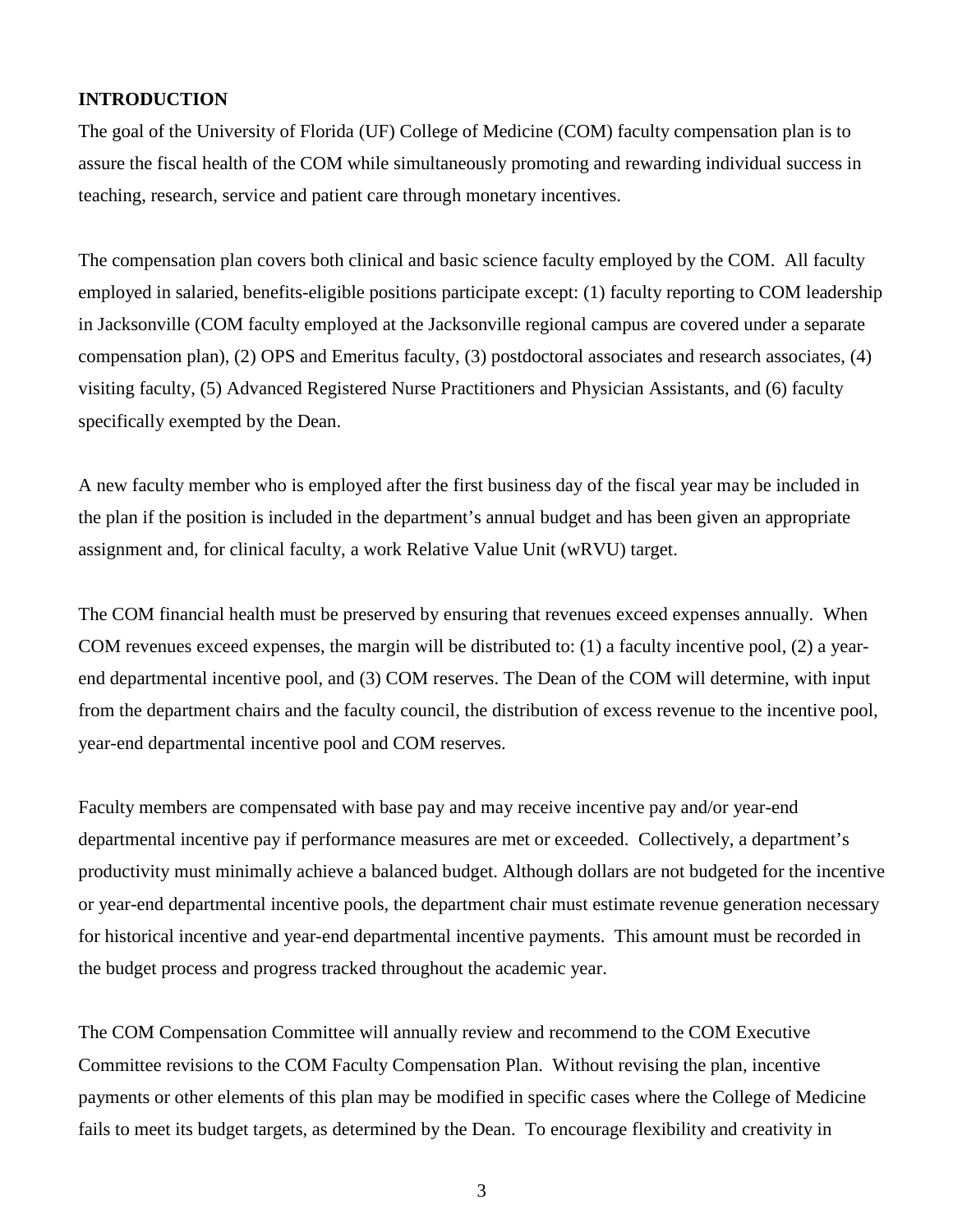compensation arrangements, the Dean may approve departmental compensation plans which differ from the terms of this compensation plan. For AY2013-2014, the Compensation Committee will explore (1) the use of national wRVU benchmarks rather than locally established targets for calculating clinical incentives and clinical base salary reductions, (2) the use of research salary coverage for calculating research incentives and research base salary reductions, (3) consider progressive rather than linear incentive and base salary reduction formulas, and (4) incorporating the cost of achieving productivity as a factor in the incentive calculations.

Standing research and clinical subcommittees of the Compensation Committee are available to make recommendations to chairs or the Dean, as appropriate, about disputes, conflicts, or questions surrounding faculty compensation.

### **BASE SALARY**

Base salary is a faculty member's fixed contracted salary. Base salary may be adjusted annually in accordance with UF and COM guidelines and based on the faculty member's performance.

Base salary, also referred to as "Fixed/Contractual Salary Plus Medical Practice Supplement" in the Association of American Medical Colleges (AAMC) Faculty Salary Survey, will be subject to an established floor and ceiling, stratified for rank and specialty (EXHIBIT A). A faculty member's base salary cannot be reduced below the AAMC  $20<sup>th</sup>$  percentile, and cannot exceed the AAMC  $75<sup>th</sup>$  percentile, except as noted below. It is the intent of the COM to provide appropriate total compensation without inflating base salary. When annual faculty salary increases are authorized by UF or the COM, faculty above the 75th percentile may be granted a payment in lieu of a base salary adjustment*.* Other external benchmarks in lieu of the AAMC  $75<sup>th</sup>$  percentile ceiling may be used with the approval of the Dean. For basic science faculty and PhD's in clinical departments, base salary is subject to the AAMC  $20<sup>th</sup>$  percentile floor but not the ceiling.

Total compensation is comprised of base salary, administrative supplements, productivity incentives, yearend departmental incentives, and one time payments. Total compensation may not exceed fair market value. In order to receive an incentive payment, a faculty member must be employed with the College of Medicine in a faculty position through June  $30<sup>th</sup>$  of the current year.

Base salary increases will be made in accordance with UF and COM guidelines, including increases associated with faculty promotions.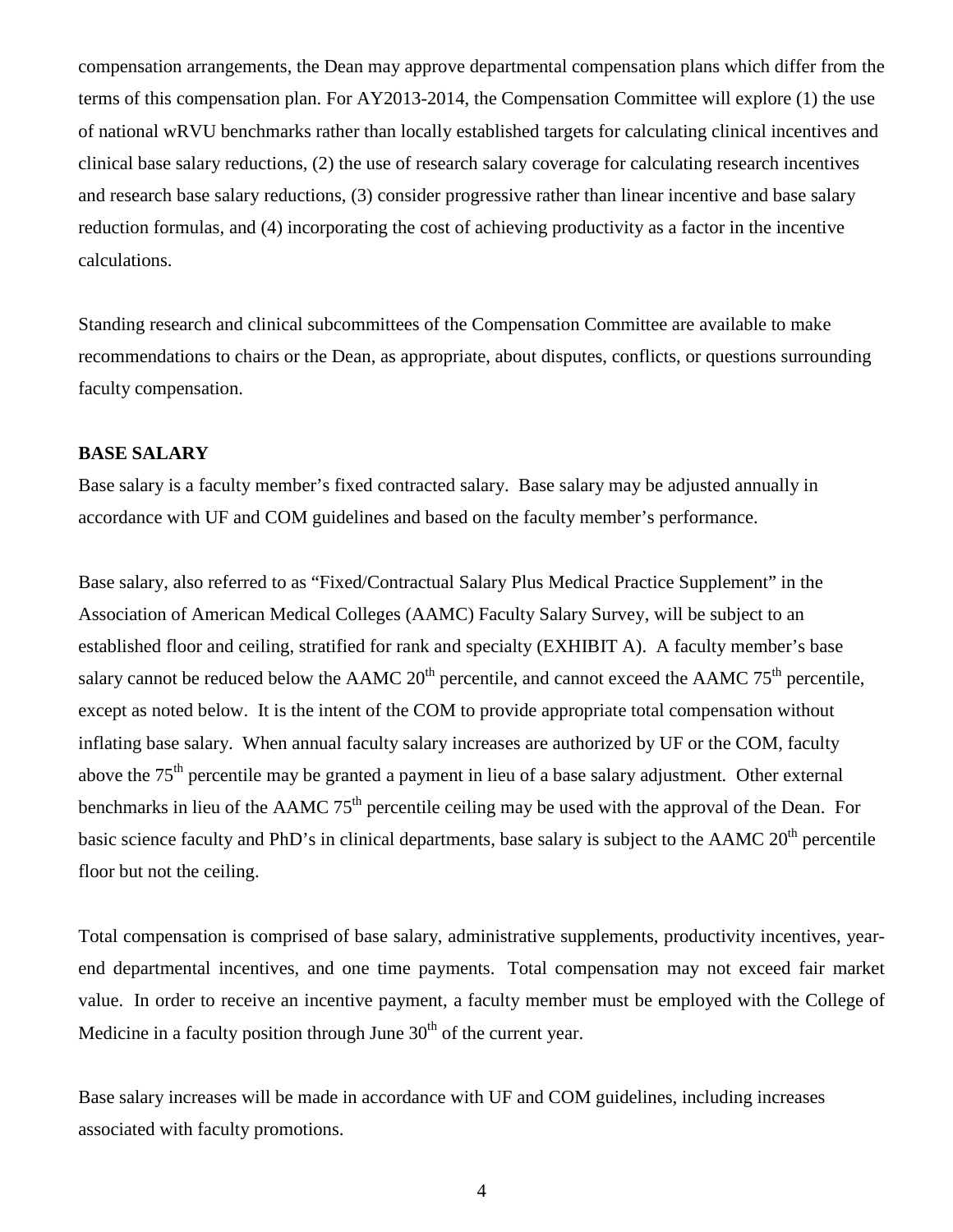### **ADMINISTRATIVE SUPPLEMENT**

An administrative supplement may be provided for significant administrative responsibilities. Administrative supplements are considered part of a faculty member's base salary. When a faculty member's administrative assignment ends, any administrative supplement associated with that assignment is removed from the faculty member's base salary. One-time payments paid to faculty members for activities such as additional duty or responsibilities are temporary and are not included in base salary.

### **COMPENSATION SCORE**

Based on annual evaluations and performance, department chairs will assign faculty a compensation score in each mission area of assigned time to calculate a total compensation score as indicated in the table below. Scores are assigned on a 5 point scale, where 0 to 1.9 is unsatisfactory, 2.0 to 2.9 is below performance standards, 3.0 to 3.9 is for achieving performance standards, and 4.0 to 5.0 is for exceeding performance standards. Chairs will adjust the patient care compensation score plus/minus 25 percent based on the patient safety and quality metrics referenced in that section. Compensation scores may relate to evaluation grades, but may also differ as compensation scores are primarily productivity-based.

| <b>Mission</b>                           | <b>FTE</b><br><b>Percent</b> | Compensation<br><b>Score</b> | <b>FTE Adjusted</b><br><b>Compensation</b><br><b>Score</b> |
|------------------------------------------|------------------------------|------------------------------|------------------------------------------------------------|
| Teaching                                 |                              |                              |                                                            |
| Research                                 |                              |                              |                                                            |
| Service                                  |                              |                              |                                                            |
| <b>Patient Care</b>                      |                              |                              |                                                            |
| <b>Veterans Health</b><br>Administration |                              |                              |                                                            |
| Total compensation score                 | 100 %                        |                              |                                                            |

Faculty are eligible for annual merit increases when authorized by UF, incentives, and year-end departmental incentives based upon the faculty member's total compensation score according to the table below. Faculty who receive a total compensation score below 3.0 will be subject to annual reductions in base salary. In such situations, the effective date of base salary reductions will be determined by the Dean.

| <b>Total Compensation</b> | Dutcome! |
|---------------------------|----------|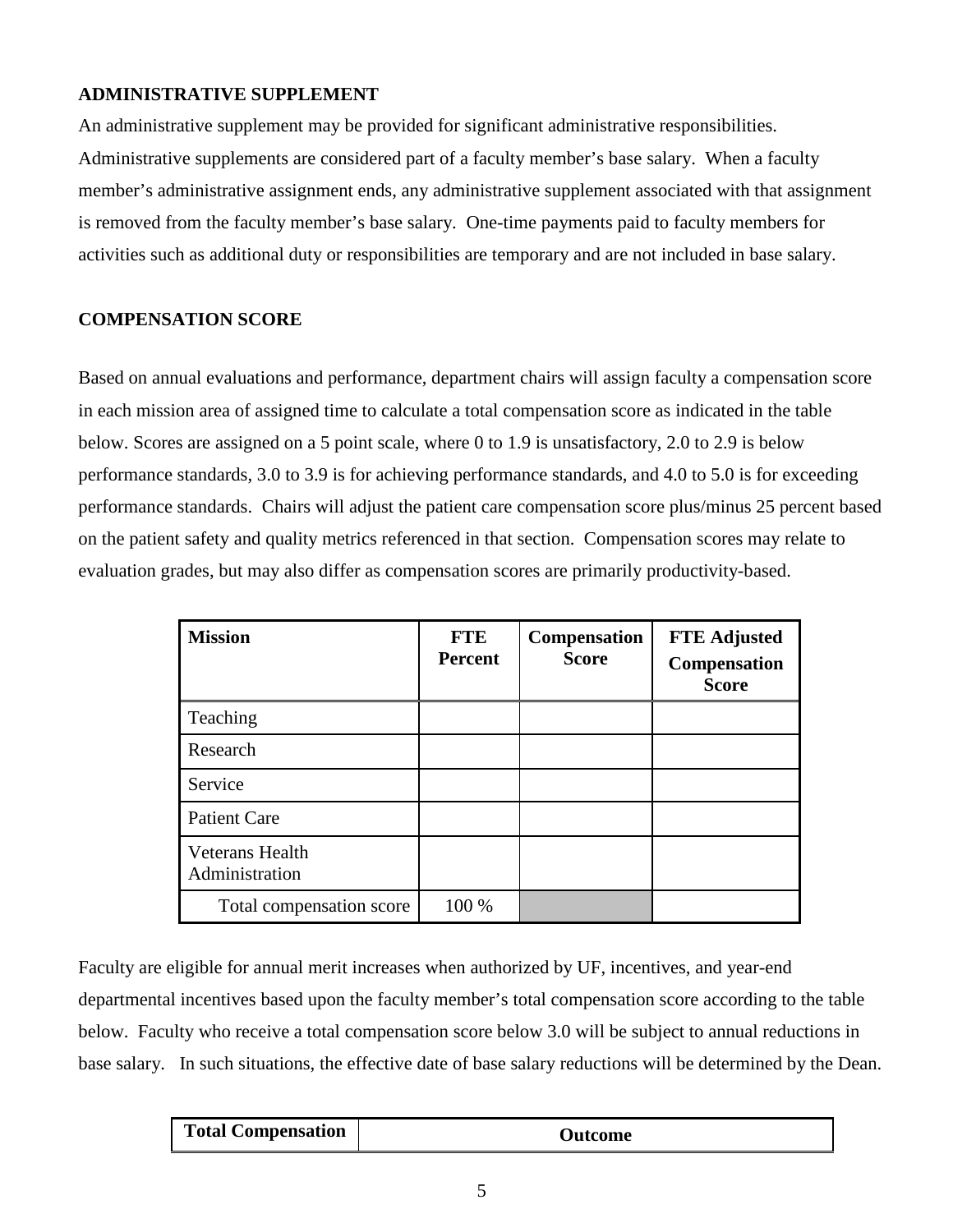| <b>Score</b>          |                                                                                                                                                       |
|-----------------------|-------------------------------------------------------------------------------------------------------------------------------------------------------|
| 4.0 to $5.0$          | <b>Exceeds performance standard.</b> Eligible for merit increase,<br>incentives, and year-end departmental incentive.*                                |
| 3.0 to 3.9            | Achieves performance standard. Eligible for merit<br>increase and incentives.*                                                                        |
| $2.0 \text{ to } 2.9$ | <b>Below performance standard.</b> Base salary will be reduced<br>up to 5 percent. Not eligible for incentives or year-end<br>departmental incentive. |
| $0.0 \text{ to } 1.9$ | Unsatisfactory performance. Base salary will be reduced<br>up to 10 percent. Not eligible for incentive or year-end<br>departmental incentive.        |

\*Higher performance scores may result in higher merit increases and year-end incentive.

### **PATIENT SAFETY AND QUALITY**

To emphasize the importance of patient safety and quality as a distinct faculty responsibility, clinical compensation scores will reflect safety and quality of care delivered. The patient care compensation score will be adjusted  $\pm 25$  percent, based on departmentally determined safety and quality metrics, to align the faculty incentives with the current strategic plan of the UF & Shands Academic Health Center, and to reward high quality and safe patient care.

Each department determines its quality metrics. These metrics are reviewed by the Patient Quality and Safety Executive Committee (comprised of all physician directors of quality (PDQ) and Shands hospital leadership), and are expected to accurately reflect individual performance in this area. Performance on these metrics will be used to determine the quality component of the faculty compensation score. Examples of metrics that may be measured by a department include meeting Physician Quality Reporting Initiative (PQRI) metrics, patient satisfaction evaluations, core measures, and effectiveness measures such as the Surgical Care Improvement Project. In addition, effective physician leadership is a key to improving and sustaining a safe patient care environment, and evidence of effective leadership will be factored into the quality metrics for each faculty. Examples include serving as a unit based physician leader within a highly effective clinic or hospital unit, managing a quality project with measurable positive results and or effectively serving as a PDQ are all examples of physician leadership.

### **INDIVIDUAL TEACHING INCENTIVE**

To recognize outstanding performance in teaching, an incentive may be available from the COM Office of the Dean for a select number of educators. Eligible faculty will be nominated from each department and participate in a college-wide competition to receive an incentive. Faculty are selected based on the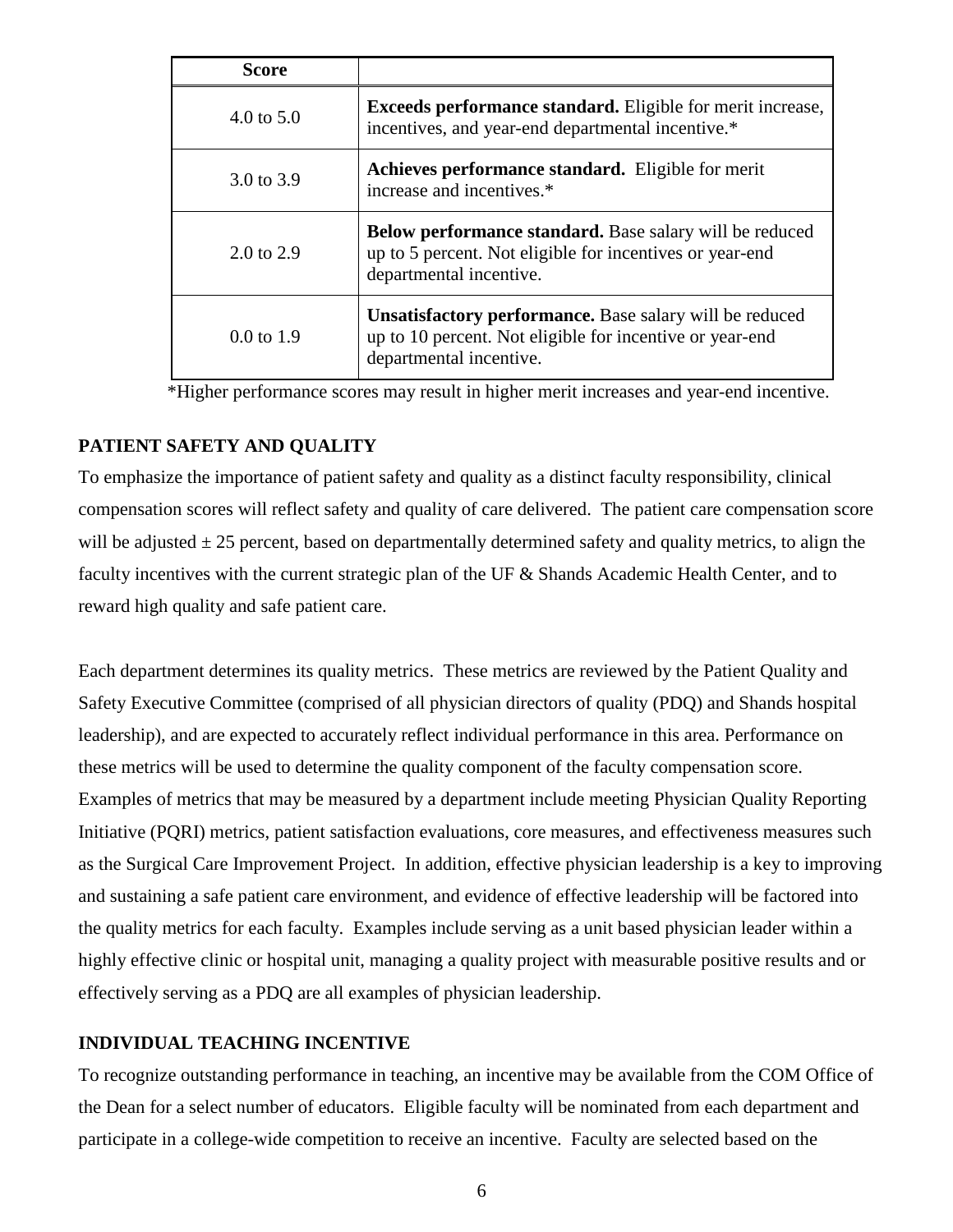excellence of their teaching of medical students, residents and fellows, graduate students, post-docs, and mentorship of other faculty.

To qualify for an award of excellence in teaching, candidates must have no grade less than 3.0, and a teaching assignment of at least 15%. If extenuating circumstances exist such that a department chair believes a particular faculty member deserves consideration for the award with less than 15% time assigned to teaching, the nomination can proceed with a request to the selection committee to excuse the 15% teaching assignment requirement. Department chairs are not eligible for the teaching incentive.

Each department may nominate one or more faculty meeting the criteria referenced above. The maximum number of nominations by a department will be based on the department's assigned teaching FTE. This number is determined by calculating the sum of the teaching FTE assignment of faculty in each department for the academic year. This total by department is rounded up to the next whole number.

The department chair must approve all nominees and either rank order or categorize those submitted for the incentive awards as outstanding, excellent, or very good. The teaching portion of the department chair's annual evaluation letter will be used to support nominated individuals, or a separate letter from the chair may be issued. As the primary support document, the evaluation letter must include a summary of the candidate's teaching activities, emphasizing teaching accomplishments, and evaluations of medical students, residents and fellows, graduate students, post-docs, and mentored junior faculty. The evaluation letter must also include the candidate's performance grades for all assigned missions. Nominated applicants should review their evaluation letter for completeness prior to submission.

The selection committee will judge teaching excellence based on the quality of teaching, as assessed by teaching and peer evaluations, teaching effort, and a candidate's teaching accomplishments. The committee will determine which of the nominated faculty receive awards, with the goal to select the best COM educators.

The selection committee shall be comprised of the following individuals:

- 1. Senior Associate Dean for Education or designee serves as chair of the selection committee.
- 2. Associate Dean for Graduate Education.
- 3. Associate Dean for Medical Education.
- 4. Associate Dean for Graduate Medical Education.
- 5. Director of the Physician Assistant Program.
- 6. Basic Science Department Chair appointed by the Dean.
- 7. Clinical Department Chair appointed by the Dean.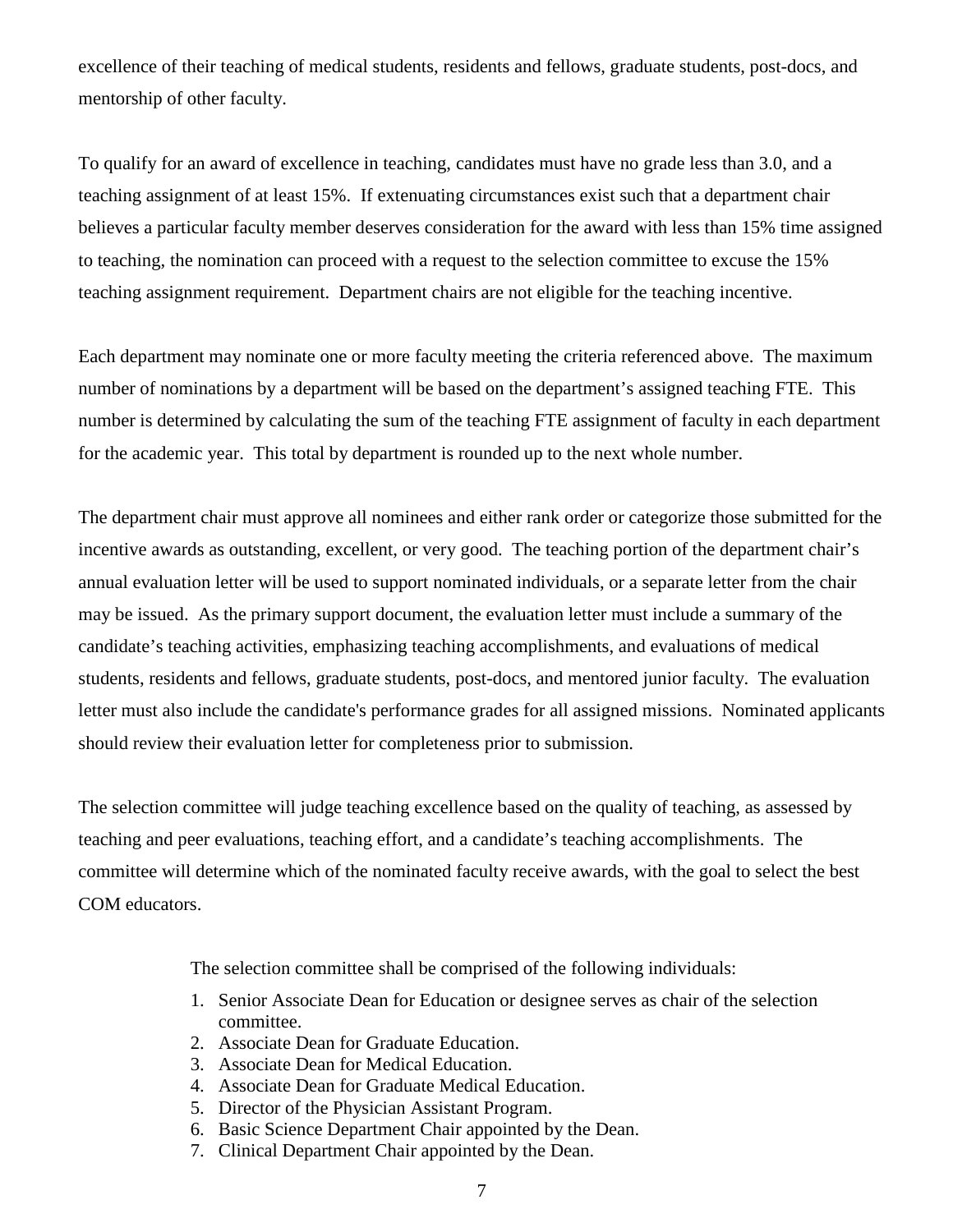8. President of the Faculty Council or his/her designee.

**Incentive awards**: The minimum and maximum awards will be determined by funds available. The selection committee may recommend to the Dean the monetary value of the awards.

#### **INDIVIDUAL RESEARCH INCENTIVE**

To participate in the individual research incentive, a faculty member must have  $\geq 0.20$  FTE time assigned to research and an assistant professor (for up to five years or until promotion to associate professor, whichever occurs first) must have  $\geq$  0.30 FTE assigned to research. However, department chairs can request approval of the Dean for participation in the individual research incentive by faculty with FTE  $< 0.20$  or by assistant professors with FTE  $< 0.30$ , who, in spite of their small amount of time dedicated to research, have obtained grant support for their research salary.

To provide an incentive for faculty to seek salary support from research grants, the percentage of research FTE salary covered by grants will be used to calculate a research incentive according to the table below. For the purpose of the incentive, research salary support will be provided primarily by extramural, peerreviewed grants. Research grants and research contracts, including industry sponsored research, count towards the research incentive if they specify salary support and are awarded with indirect costs. Salary paid by a research career development award, including Veterans Affairs (VA) mentor research training programs, is included in the incentive. For salary offsets to count towards the research incentive, the faculty member must be the principal investigator, co-principal investigator or a co-investigator who has made a significant intellectual contribution to the grant application as determined by the chair after consultation with the principal investigator.

Incentives for grant supported salaries are calculated as a percent of base salary allocated to research for each category of the proportion of research FTE covered by grant funding, as indicated in the table below. For example, if a faculty has .6 FTE assigned to research and .3 FTE (or 50%) is covered by grants, the incentive will be calculated as 2% of the .6 salary allocated to research. For faculty whose salary rate exceeds a cap determined by a funding agency (e.g., NIH cap on salary), determination of the "salary covered" will be based upon the FTE assigned to the grant (relative to the faculty member's total FTE assigned to research), not the actual amount of funding awarded by the granting agency for that FTE. Likewise, the incentive will be calculated as a percentage of the salary excluding non-research related administrative supplements allocated to the research FTE, not the actual salary covered because of the granting agency's cap.

8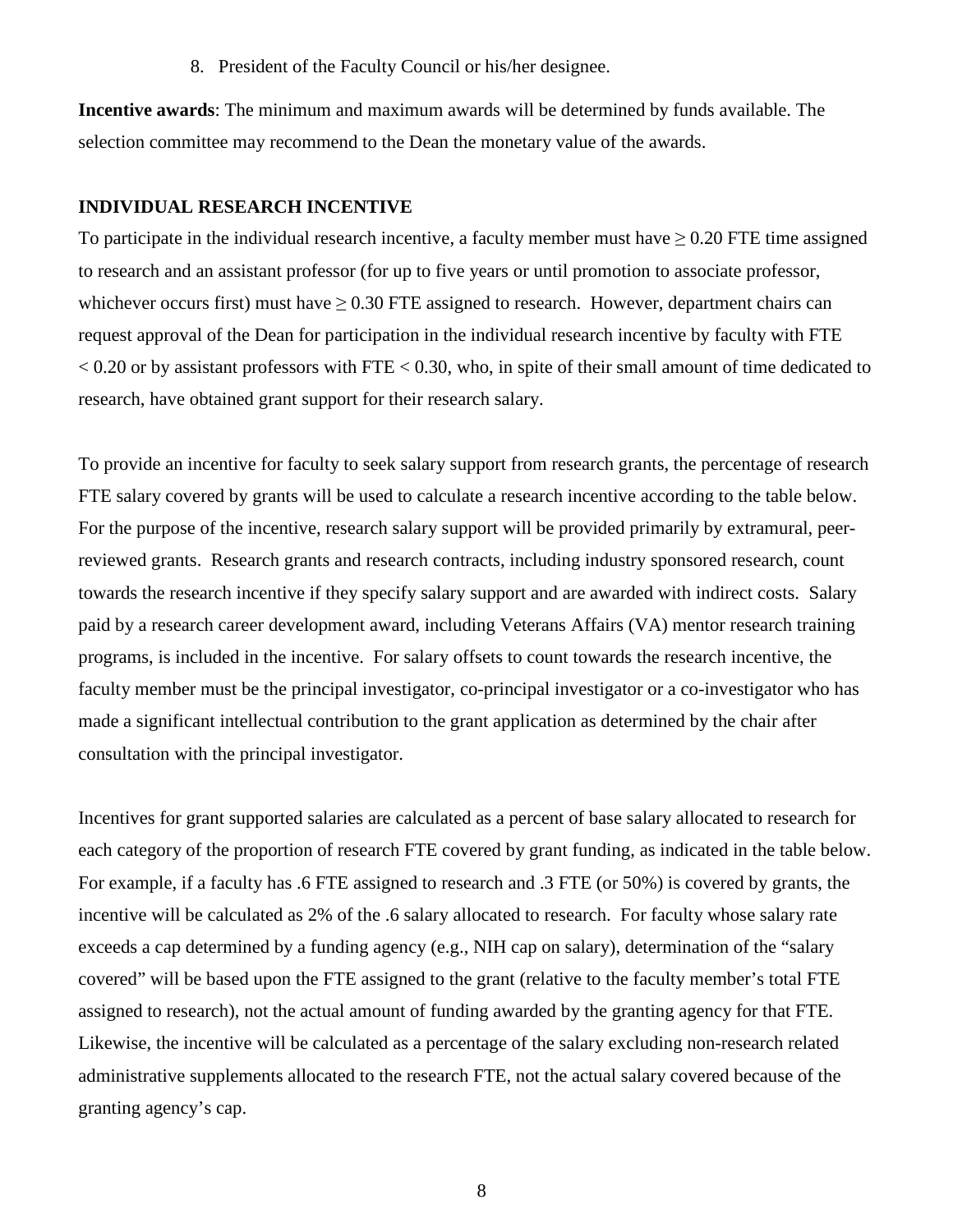In the event that the sum of all calculated faculty incentives exceed the designated faculty incentive pool, faculty incentives will be prorated proportionally.

| <b>Base Salary Covered by Grants</b> | <b>Incentive as a Percent of Base</b> |
|--------------------------------------|---------------------------------------|
| <b>Adjusted for Research FTE</b>     | <b>Salary Allocated to Research</b>   |
| 50% or more                          | 2.0                                   |
| 60\% or more                         | 3.0                                   |
| 75% or more                          | 4.5                                   |
| 90\% or more                         | 6.0                                   |

If a faculty member qualifies for an incentive and the calculated award is less than \$ 250, the actual award he/she would receive is \$250.

To provide incentives for newly appointed assistant professors who are developing a research program, recognizing that it is often difficult for these individuals to secure the level of funding indicated above, the following will apply. For up to five years as an assistant professor or until promotion to associate professor, the table below will be used to calculate the faculty member's incentive. To participate in this program, an assistant professor must have  $\geq 30\%$  time assigned to research. (Department chairs can request approval of the Dean for participation in the individual research incentive by assistant professors with FTE  $< 0.30$  who have 20% or more of their research salary supported by grants.)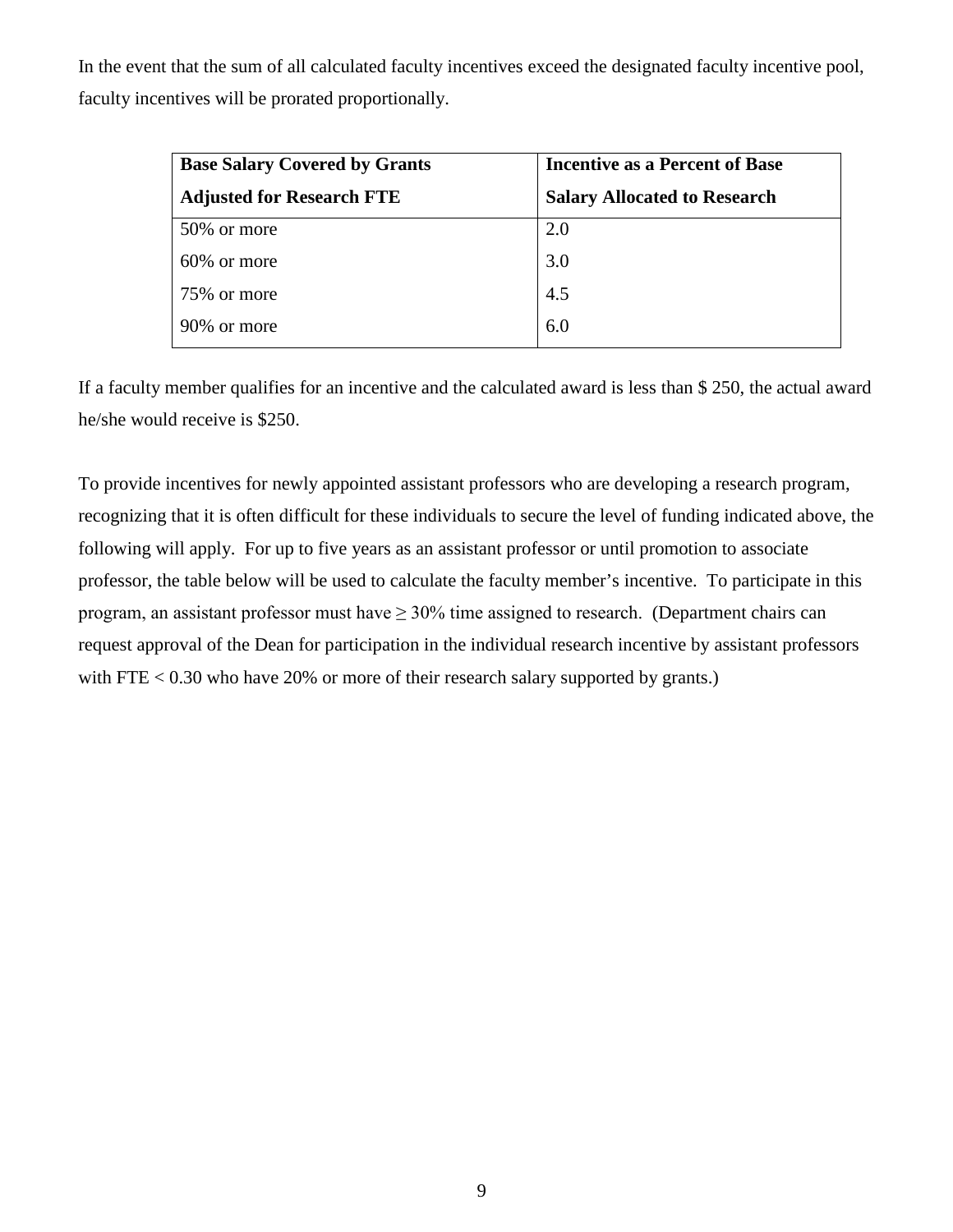| Base Salary Covered by Grants for | Incentive as a Percent of Salary |
|-----------------------------------|----------------------------------|
| qualified Assistant Professors    | <b>Allocated to Research</b>     |
| <b>Adjusted for Research FTE</b>  |                                  |
| $> 20\%$                          | 2.0                              |
| 30% or more                       | 3.0                              |
| 45% of more                       | 4.5                              |
| $60\%$ or more                    | 6.0                              |

Additional incentives will be given to promote and reward investigator-initiated, peer reviewed, competitive, large-scale research grant/contract awards. To encourage large grants that involve multiple investigators such as Program projects and Center grants, in which each investigator contributes a separately funded project or a separate project with a dedicated budget, additional research incentives are also provided. Incentives are given for each year of the research award, for grant/contract expenditures to UF that specify salary support for the principal or lead investigator (PI) and pay indirect costs, in accordance with the table below: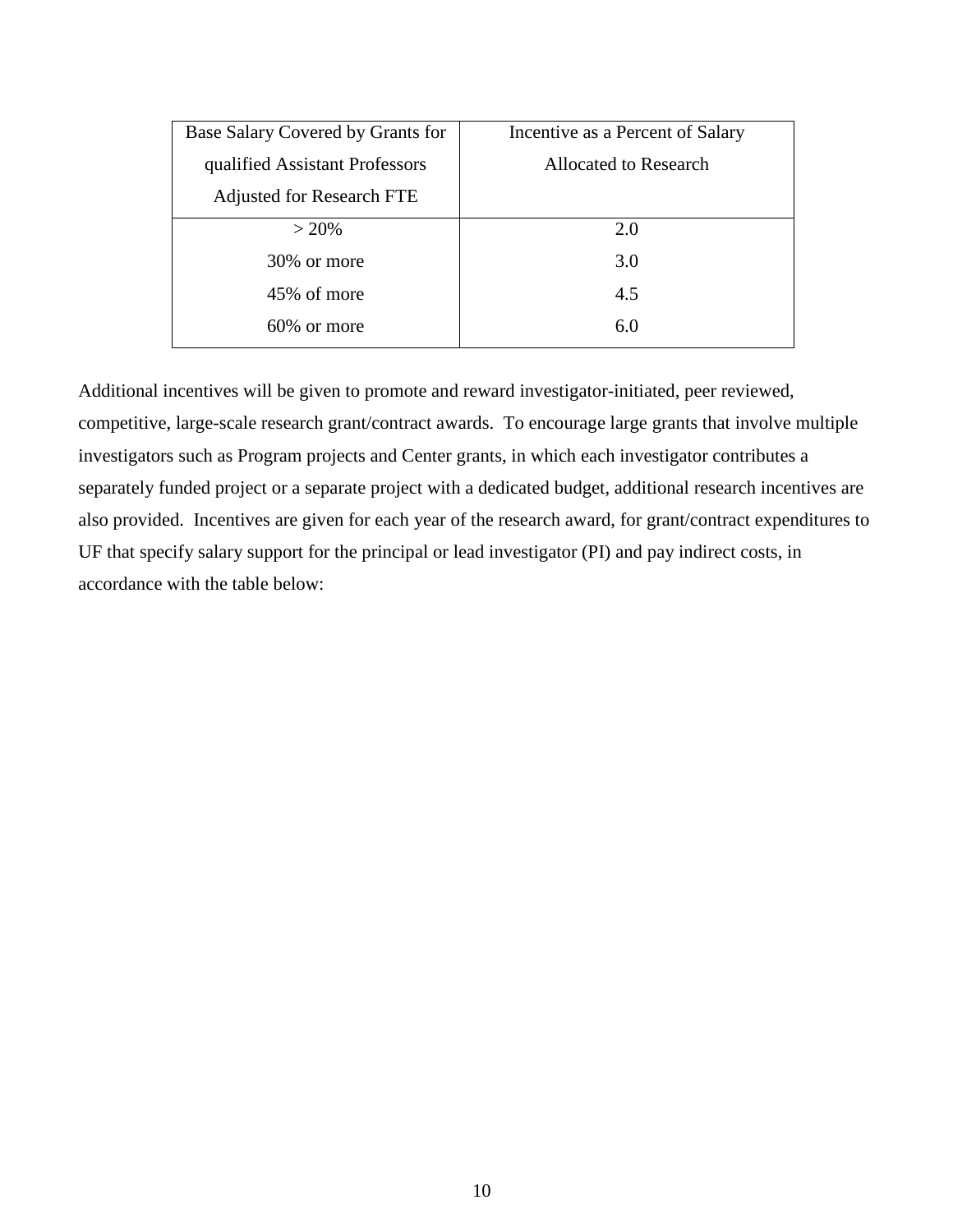| <b>Research Activity</b>                                                                                                                                                                                                                                                                                                                                                                                                                                                  | <b>Incentive as Percent</b><br>of Salary Charged<br>to Research Grant |
|---------------------------------------------------------------------------------------------------------------------------------------------------------------------------------------------------------------------------------------------------------------------------------------------------------------------------------------------------------------------------------------------------------------------------------------------------------------------------|-----------------------------------------------------------------------|
| PI or lead investigator on a competitive, peer-reviewed Program Project,<br>center or comparable multiple grant award, with direct costs greater than<br>\$750,000 per year.                                                                                                                                                                                                                                                                                              | 6                                                                     |
| PI or lead investigator on a competitive, peer-reviewed training grant,<br>with direct expenditures greater than \$ 100,000 per year. (This incentive is<br>calculated as 3% of the PI's assigned research salary.)<br>PI or lead investigator on investigator-initiated, competitive, peer-<br>reviewed grant(s), including subproject(s) of a competitive, peer reviewed<br>Program Project, center or other multiple grant award(s) with total direct<br>expenditures: | 3                                                                     |
| $> $100,000$ per year                                                                                                                                                                                                                                                                                                                                                                                                                                                     | 4                                                                     |
| $> $500,000$ per year                                                                                                                                                                                                                                                                                                                                                                                                                                                     | 5                                                                     |
| $> $1,000,000$ per year<br>$>$ \$2,000,000 per year                                                                                                                                                                                                                                                                                                                                                                                                                       | 6                                                                     |
|                                                                                                                                                                                                                                                                                                                                                                                                                                                                           | $\overline{7}$                                                        |
| PI on VA Merit Review Award with direct expenditures of \$150,000 and<br>at least a 5/8 appointment to the VHA.                                                                                                                                                                                                                                                                                                                                                           | \$1,500                                                               |
| Incentive payments will be pro-rated for grants less than \$150,000.                                                                                                                                                                                                                                                                                                                                                                                                      |                                                                       |

The incentive that accrues to the investigator will be calculated and paid based on the amount of base salary excluding non-research related administrative supplements allocated to the research FTE, not the salary capped by a granting agency. If a grant was open for nine months, but salary was charged to the grant for only two months, then only two months of salary offset would be used to calculate the incentive amount. Fringe benefits will not be paid on incentives. To ensure that balance between assigned departmental missions is maintained, eligibility for the research incentive requires a compensation score of 3.0 or better in all assigned mission categories.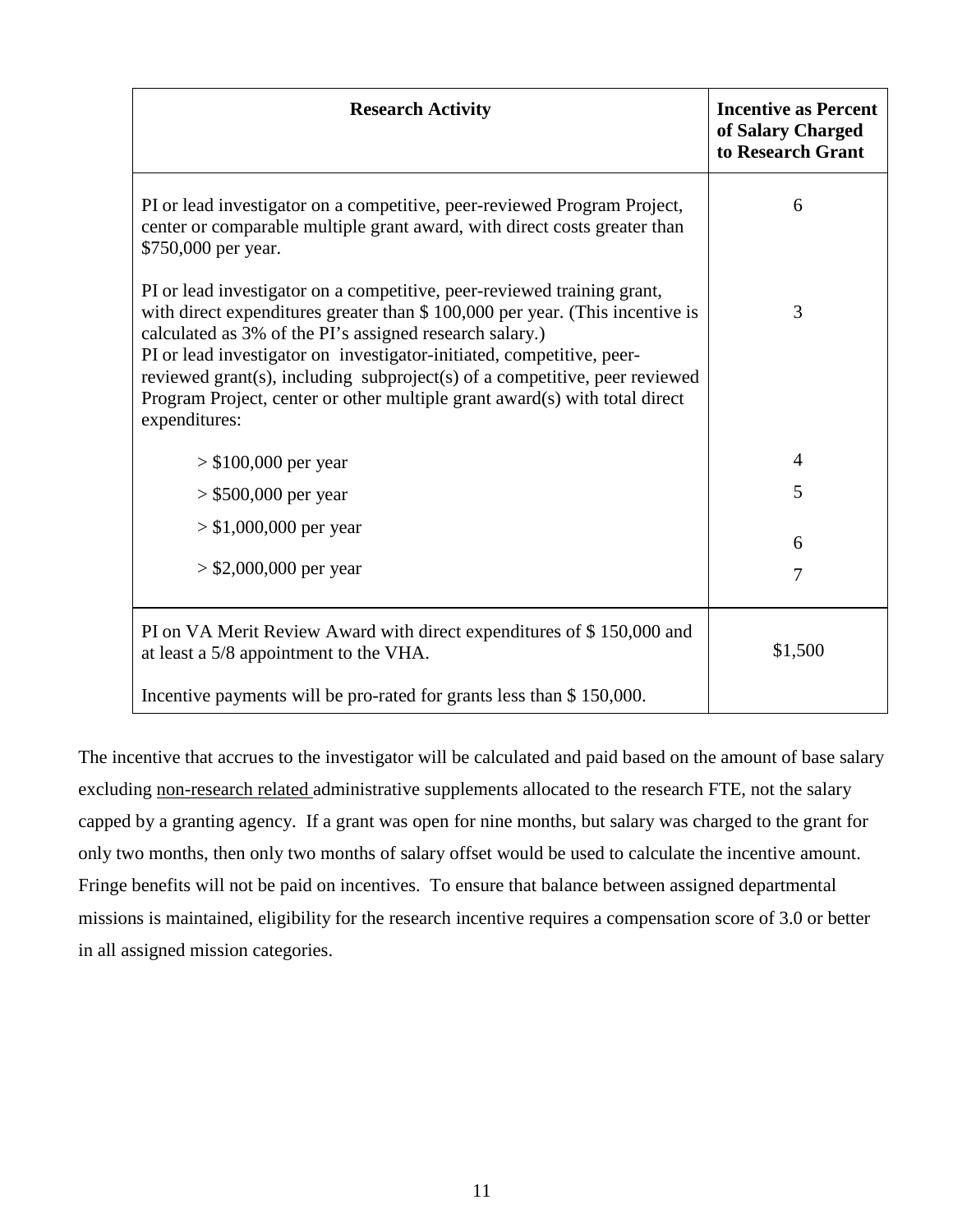#### **INDIVIDUAL CLINICAL INCENTIVE**

The chair will define, with input from the faculty member, annual wRVU targets. (If wRVU targets are inappropriate, a chair may request the Dean to approve an alternative method of assigning or calculating clinical productivity targets.) In determining the targets, chairs will take into consideration base salary allocated to clinical activities, clinical hours or sessions, historical performance, and opportunity. The chair must set individual wRVU targets for the faculty as a whole at a level that produces net collections sufficient to cover the cost of the clinical mission of the department and any activities intended to be supported by clinical revenue, as negotiated during the budget process. Specifically, the assigned departmental wRVUs as a whole must cover the approved clinical budget. Any changes in wRVU targets during the year must be approved by the Dean and documented in writing to the faculty member. Assigned wRVUs targets are generally expected to be between the 50th and 90th percentile (adjusted for clinical FTE) for the individual's specialty. MGMA and UHC are both acceptable benchmark standards to be used as a guide in setting wRVU targets, but additional variables such as the overall working environment and wRVU opportunity, which may include working with residents and other healthcare providers also need to be considered when setting wRVU targets and may result in targets higher or lower than industry survey limits. MGMA benchmarks will be used by the COM's Financial Services Division to determine minimum wRVU target requirements to participate in and qualify for clinical incentives, unless a department provides advance notice to Financial Services, along with supporting documentation requesting to use an alternative benchmark.. Any benchmarks other than MGMA or UHC will require prior approval of Financial Services and the COM Compensation Committee. Unless approved in advance by Financial Services, a department must use the selected organization's benchmark data for all faculty members within the department.

Work RVUs (wRVUs) standardize physician services across all types of activities. Work RVUs (wRVUs) are converted to net collections using the average ratio of wRVUs to net collections for the appropriate operational unit (department/division/specialty), updated semi-annually. The translation of wRVUs into net collections is calculated using values appropriate for the type of work performed. Payor mix will influence this conversion factor. Net collections for this purpose are defined as equal to gross collections less payment of refunds.

To participate in the clinical incentive plan, a faculty member must have at least 20% FTE assigned to clinical service. (Exception: Faculty supported by career development awards requiring at least 60% time commitment to research may qualify for the clinical incentive with a 0.15 FTE assigned to clinical service.) Faculty who exceed their assigned wRVU targets are eligible to receive an incentive payment.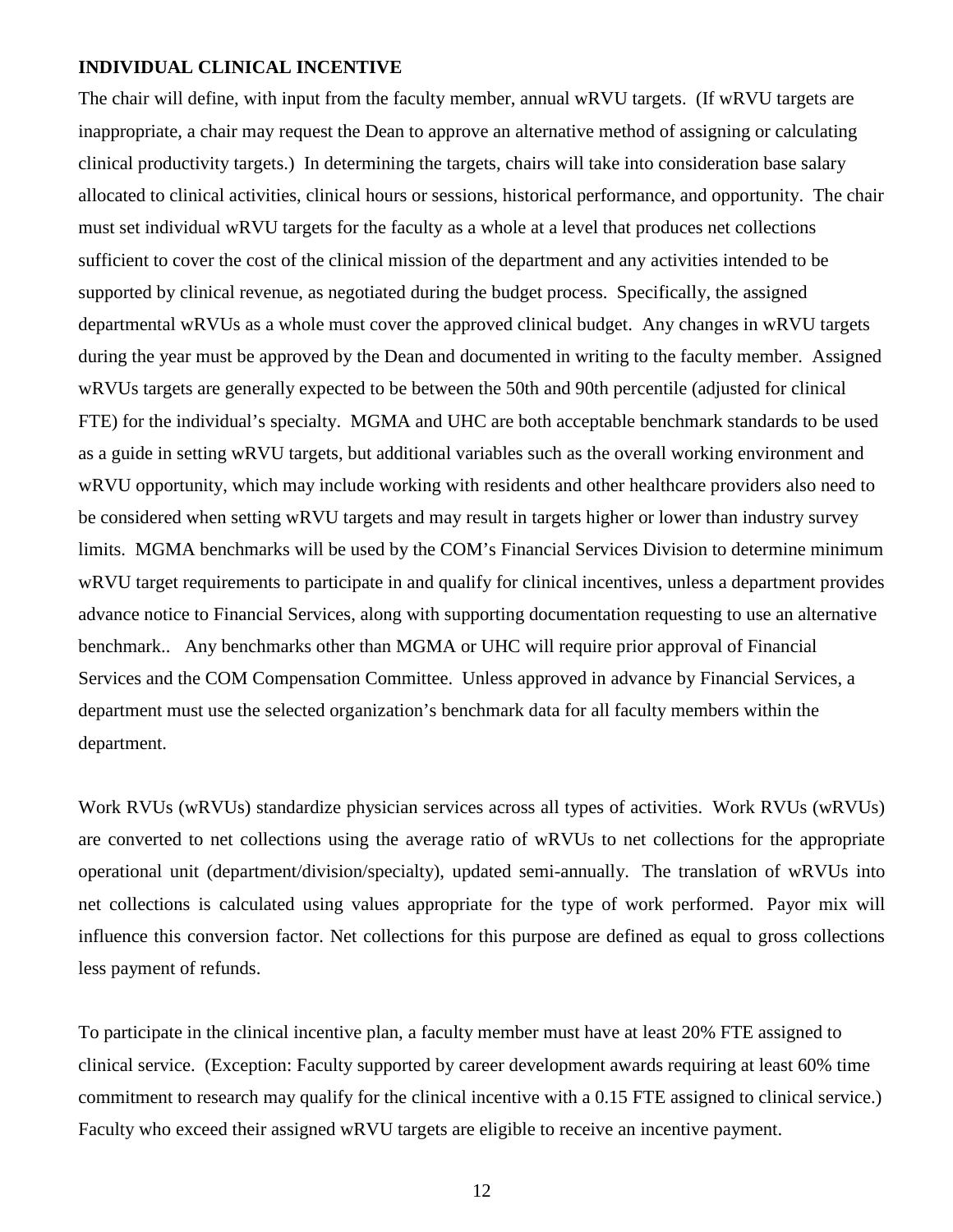The incentive payment is 20% of the product of the number of the wRVUs above target multiplied by the departmental/division/specialty average net collections per wRVU. The 20% may be increased by the Dean contingent upon sufficient COM financial resources. The department is allocated 70% (less if the individual incentive increases) and the COM 10%. Fringe benefits are not paid on clinical incentive awards**.** In the event that the sum of all calculated faculty incentives exceed the designated faculty incentive pool, faculty incentives will be prorated proportionally.

To ensure that balance between assigned departmental missions is maintained, eligibility for clinical incentives requires a compensation score of 3.0 or better in all assigned mission categories.

In circumstances where a group target seems more appropriate than an individual target departments may request approval from the Dean to use a clinical group target.

For faculty with an FTE assignment on clinical contracts based upon a fee for service or fee per encounter, wRVU equivalents will be calculated and credited to faculty. The departmental or divisional average net collections per RVU will be used to determine the wRVU equivalents associated with the clinical contract with fee for services provisions.

Contracts that are based on salary cost reimbursement are excluded from the clinical incentive calculation along with that proportion of the FTE attributed to the contract, but may be incentivized according to section below on endowments and contracts.

### **ENDOWMENTS AND CONTRACTS**

COM policy permits base salary to be funded with spendable income from appropriate endowments or contracts to the extent that it is not covered by other funds (i.e., clinical income, research grants, etc.). Payments must be consistent with the legal requirements of the endowment or contract. At the Chair's discretion, when department funds are available, as part of consideration in determining an appropriate departmental incentive, the chair may consider the faculty member's efforts in personally obtaining and maintaining an endowment or contract. By way of illustration, when department funds are available after paying all other calculated incentives and a chair determines consideration of faculty effort in obtaining a gift or contract that provides salary offsets, the chair may consider an incentive of 1.0 percent for 20% salary savings or more, 1.5 percent for 50% salary savings or more, 2.25 percent for 75% salary savings or more, and 3.0 percent for 90% or more salary savings to the department. Other types of gifts or contracts will be evaluated individually.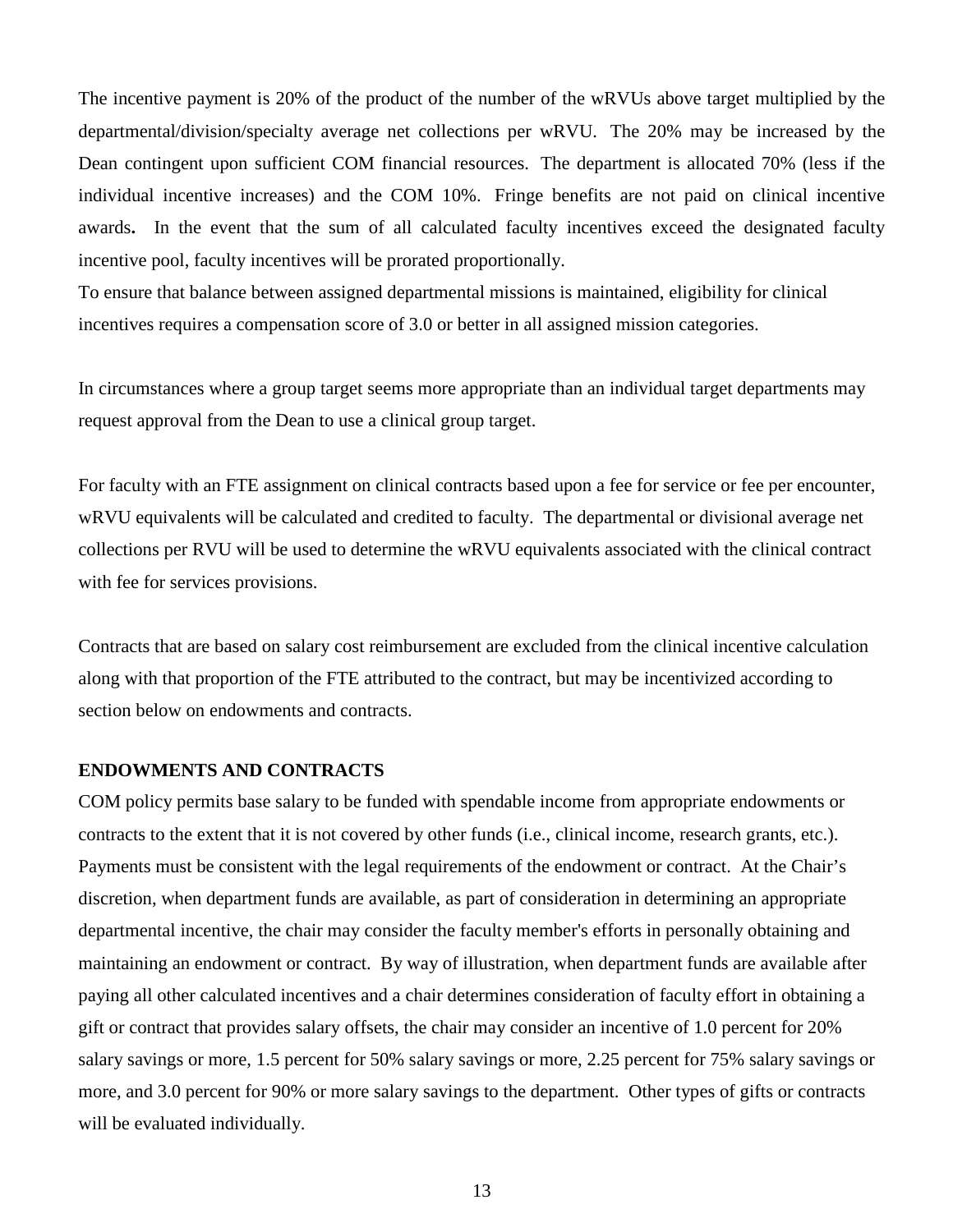### **YEAR-END DEPARTMENT INCENTIVE**

At the end of the fiscal year and with the approval of the Dean, a department with an excess of revenues over expenses after paying all other calculated incentives, and dependent upon the overall excess of revenues over expenses of the College, may allocate funds to pay year-end departmental incentives to faculty members. Chairs may use this incentive to reward those faculty receiving high evaluations for quality of clinical care and patient safety, obtaining endowments or contracts, or other activities which improve a department's financial performance.

Faculty eligibility for a year-end departmental incentive requires a total compensation score of 4.0 or higher and no score less than 3.0 in any assigned mission category. In special situations, a chair can appeal to the Dean to grant a year-end departmental incentive to a faculty member who has made significant contributions to the betterment of the department, even if that faculty member does not have the scores that would otherwise qualify him/her for a year-end departmental incentive.

### **COMPENSATION PLAN DATABASE**

The COM's Fiscal Services Division is responsible for maintaining the compensation plan database upon which incentives will be calculated and for aligning departmental budgets and FTE assignments with the compensation plan. Clinical and research performance data will be updated on a monthly basis while educational performance will be updated on a semester basis. Faculty may access their individual accounts and monitor their performance toward assigned targets at the following address:

[http://apps.comfs.ufl.edu/compplan.](http://apps.comfs.ufl.edu/compplan) A GatorLink identification and password are required to access the compensation plan database.

### **RESOLUTION OF CONFLICT AND GRIEVANCES**

Implementation of the compensation plan requires negotiation between a faculty member and his/her chair or designee. In the rare circumstance when a faculty member cannot reach agreement with his/her chair, the faculty member may appeal to the Dean. In addition, faculty members may pursue their concerns/disputes regarding compensation plan issues through the University of Florida's faculty grievance process.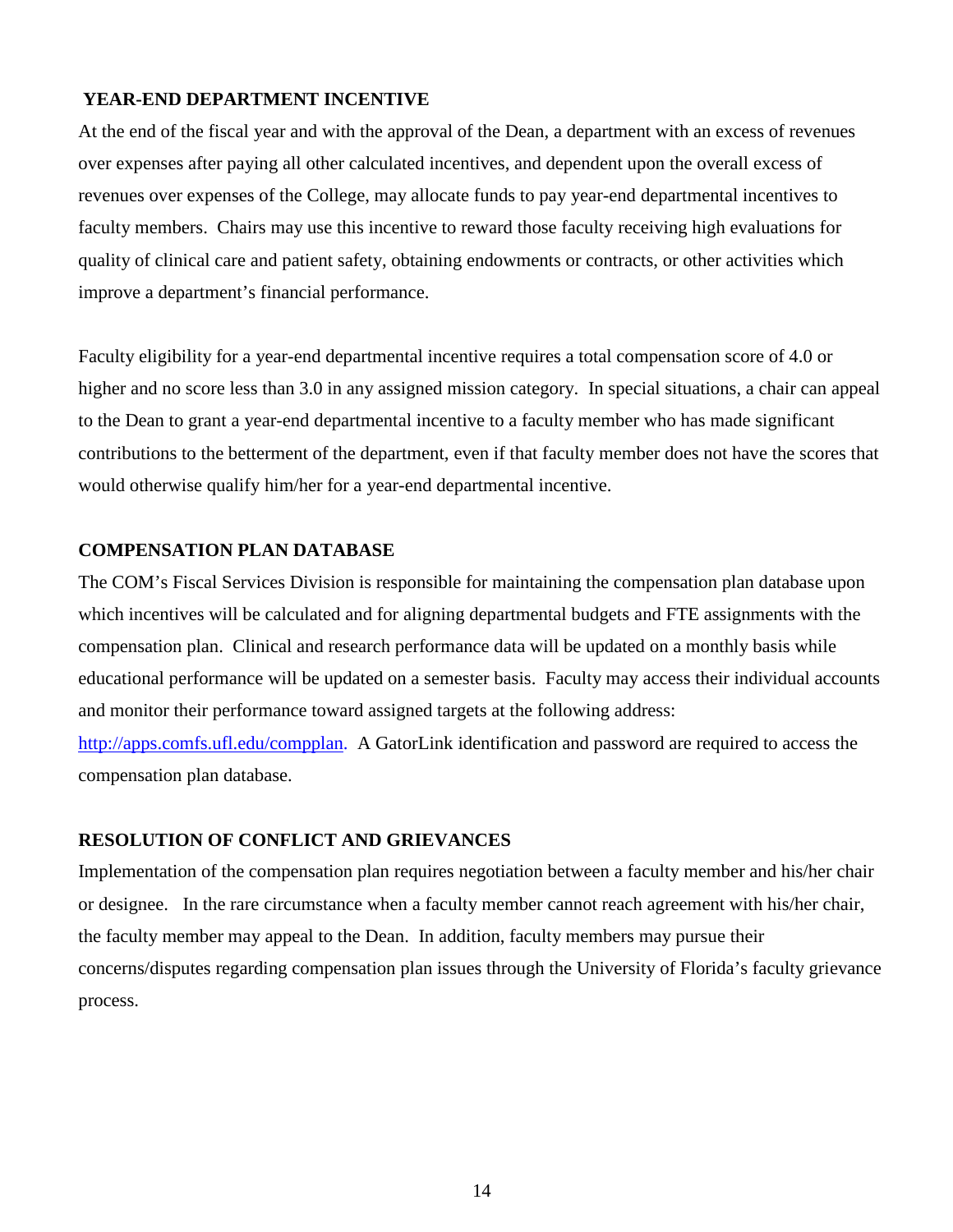### **TIMELINE**

The annual evaluation period for faculty members coincides with the fiscal year beginning July 1<sup>st</sup> and ending June 30<sup>th</sup>. The review of clinical productivity data for incentive pay purposes also is based on the fiscal year time frame. The conversion factor for wRVUs to net revenue will be determined quarterly beginning with the start of the fiscal year. The complete timeline is below.

| Month           | Activity                                                                                                                                                                                                               |
|-----------------|------------------------------------------------------------------------------------------------------------------------------------------------------------------------------------------------------------------------|
| July 1          | Start of fiscal year and faculty evaluation period.                                                                                                                                                                    |
| Jan/Feb         | Budget goals, discussion with individual faculty, specifically wRVU targets and<br>research funding.                                                                                                                   |
| Feb             | Semi-annual individual clinical or research incentive payments to be awarded if<br>approved by the Dean.                                                                                                               |
| Spring semester | <b>Recognition of Exemplary Teachers</b>                                                                                                                                                                               |
| April           | Budget goals established for clinical departments for next fiscal year.                                                                                                                                                |
| May             | Budget process finalized.                                                                                                                                                                                              |
| June            | Departments notified of eligible candidates for teaching incentives.                                                                                                                                                   |
| June            | End of fiscal year. FY faculty evaluation period ends.                                                                                                                                                                 |
| July 1          | Start of fiscal year.                                                                                                                                                                                                  |
| July 15         | Clinical evaluation base compensation scores assigned by COM and distributed to<br>chairs.                                                                                                                             |
|                 | Departmental wRVU targets distributed to clinical departments.                                                                                                                                                         |
|                 | Annual faculty evaluations conducted for prior fiscal year and assignment of new<br>faculty productivity targets for current fiscal year (due to summer vacation plans,<br>some evaluations may be conducted in June). |
|                 | Determine size (if any) of departmental year-end Departmental incentive pool and<br>eligible faculty. Date of payments determined by Dean.                                                                             |
| Aug $15$        | Deadline for chairs to issue annual letters of evaluation to faculty.                                                                                                                                                  |
|                 | Faculty letters of next FY assignment, signed by chair and faculty member, due to<br>Jan Eller's office.                                                                                                               |
| Aug $15$        | Deadline for submission of teaching incentive applications.                                                                                                                                                            |
| Sept 15         | Recommendation of Teaching Selection Committee due in Dean's office.                                                                                                                                                   |
| Fall semester   | Deadline for compensation letters to faculty as established by the Dean.<br>Payment of individual clinical, research and teaching incentives as approved by the<br>Dean.                                               |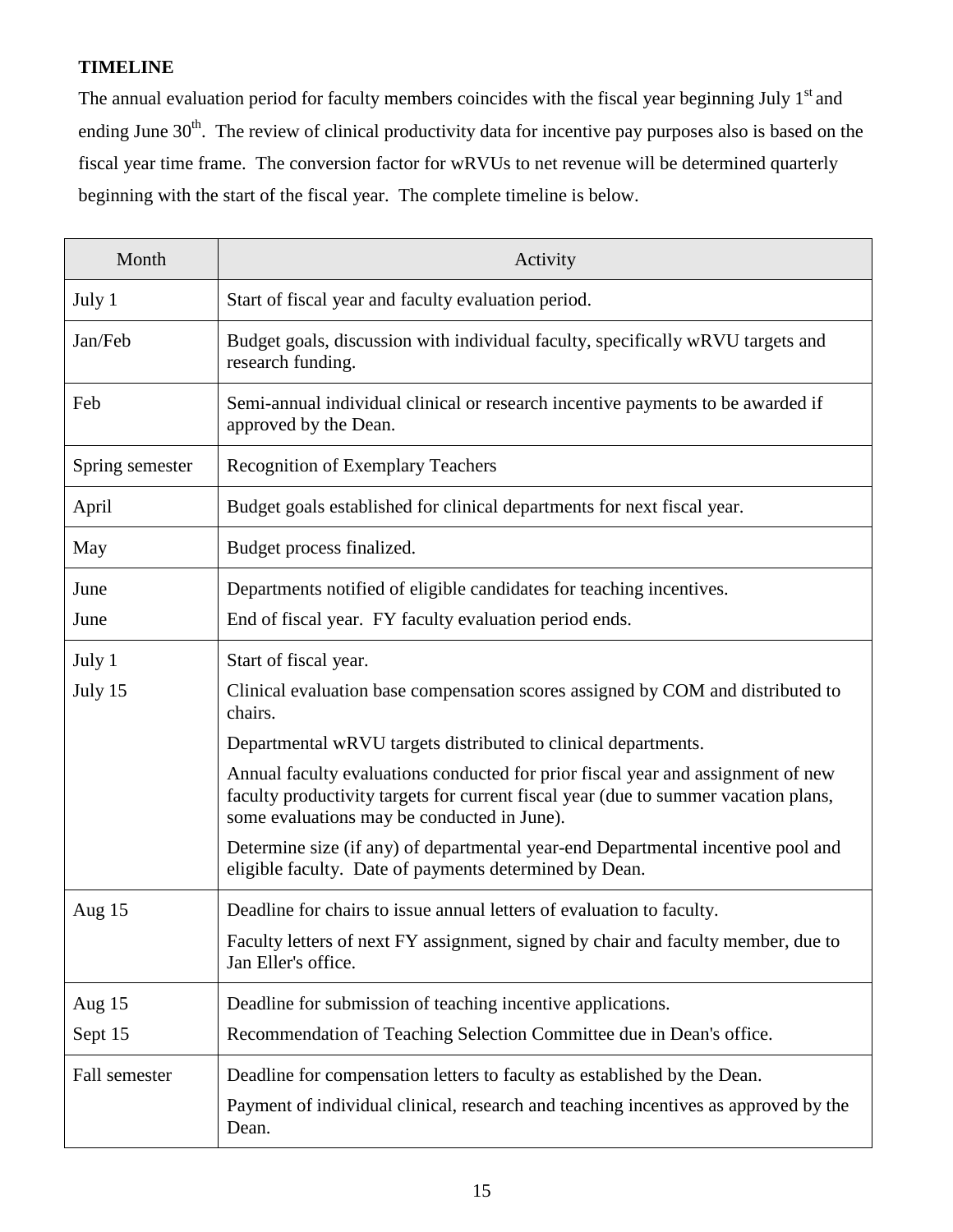## **Compensation Benchmarks**

|                                              |                   |                  | Rank             |                  |
|----------------------------------------------|-------------------|------------------|------------------|------------------|
| Department/Specialty                         | <b>Percentile</b> | <b>Assistant</b> | <b>Associate</b> | <b>Professor</b> |
| Anesthesiology: General                      | 20th              | \$225,000        | \$239,000        | \$259,000        |
|                                              | 75th              | \$322,000        | \$345,000        | \$367,000        |
| Anesthesiology: Pain Management              | 20th              | \$229,000        | \$255,000        | \$270,000        |
|                                              | 75th              | \$303,000        | \$326,000        | \$337,000        |
| Anesthesiology: Pediatric                    | 20th              | \$229,000        | \$264,000        | \$268,000        |
|                                              | 75th              | \$350,000        | \$405,000        | \$395,000        |
| Dermatology (excluding Mohs Surgery)         | 20th              | \$173,000        | \$191,000        | \$224,000        |
|                                              | 75th              | \$300,000        | \$317,000        | \$362,000        |
| Dermatology: Mohs Surgery                    | 20th              | \$255,000        | \$338,000        | \$278,000        |
|                                              | 75th              | \$401,000        | \$708,000        | \$599,000        |
| Allergy/Immunology-Med.                      | 20th              | \$122,000        | \$140,000        | \$171,000        |
|                                              | 75th              | \$182,000        | \$210,000        | \$261,000        |
| Cardiology: Invasive Interventional-Med.     | 20th              | \$231,000        | \$256,000        | \$270,000        |
|                                              | 75th              | \$375,000        | \$425,000        | \$454,000        |
| Cardiology: Invasive Non-interventional-Med. | 20th              | \$200,000        | \$225,000        | \$225,000        |
|                                              | 75th              | \$344,000        | \$346,000        | \$365,000        |
| Cardiology: Non-invasive-Med.                | 20th              | \$177,000        | \$197,000        | \$225,000        |
|                                              | 75th              | \$302,000        | \$325,000        | \$368,000        |
| Critical/Intensive Care-Med.                 | 20th              | \$175,000        | \$202,000        | \$220,000        |
|                                              | 75th              | \$266,000        | \$259,000        | \$338,000        |
| Endocrinology-Med.                           | 20th              | \$120,000        | \$147,000        | \$174,000        |
|                                              | 75th              | \$165,000        | \$203,000        | \$258,000        |
| Gastroenterology-Med.                        | 20th              | \$179,000        | \$203,000        | \$230,000        |
|                                              | 75th              | \$300,000        | \$347,000        | \$383,000        |
| <b>General Internal Medicine</b>             | 20th              | \$136,000        | \$154,000        | \$182,000        |
|                                              | 75th              | \$193,000        | \$221,000        | \$270,000        |
| Geriatrics-Med.                              | 20th              | \$130,000        | \$160,000        | \$184,000        |
|                                              | 75th              | \$165,000        | \$198,000        | \$250,000        |
| Hematology/Oncology-Med.                     | 20th              | \$160,000        | \$184,000        | \$223,000        |
|                                              | 75th              | \$234,000        | \$273,000        | \$338,000        |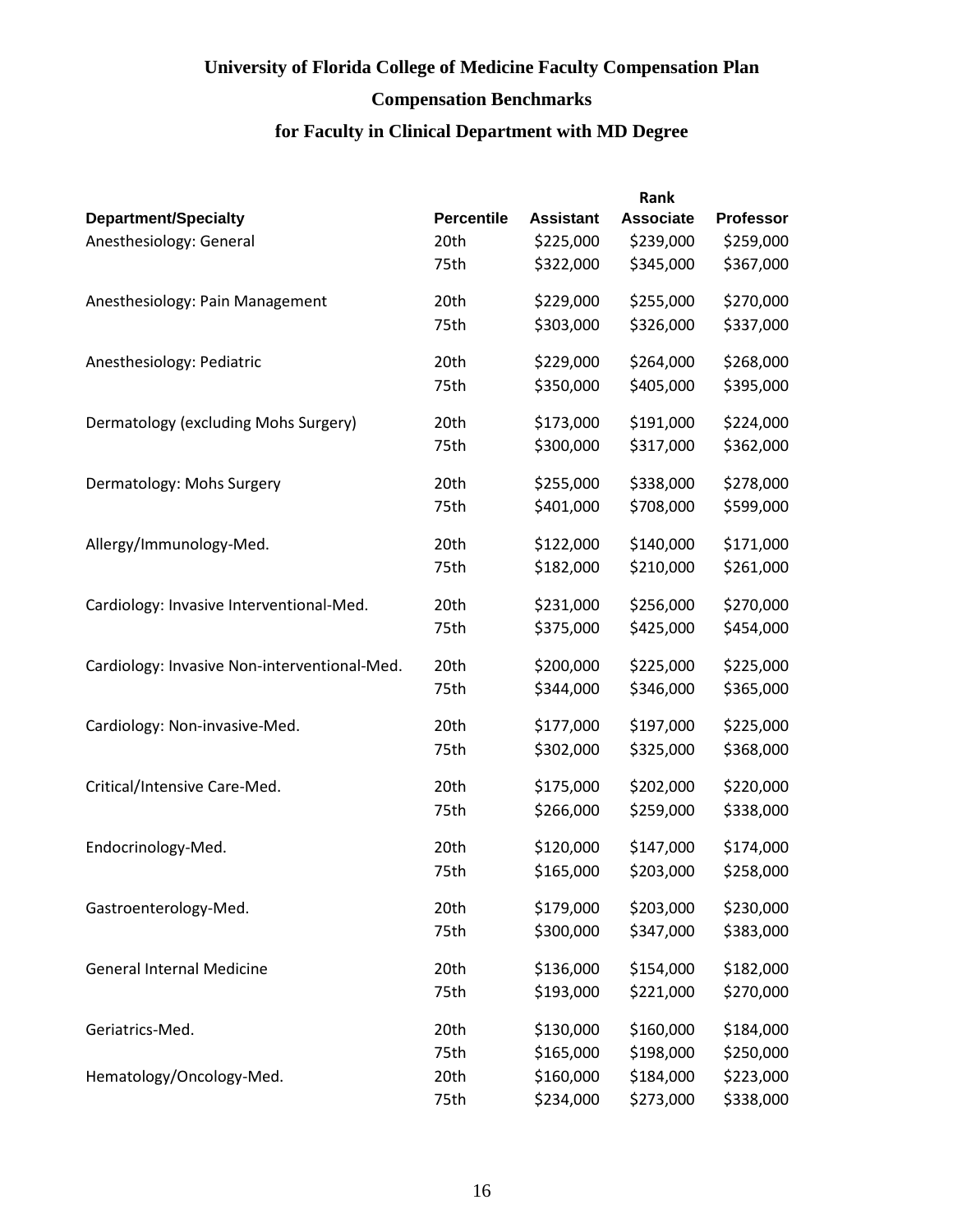## **Compensation Benchmarks**

| <b>Hospital Medicine</b>           | 20th | \$155,000 | \$169,000 | \$198,000 |
|------------------------------------|------|-----------|-----------|-----------|
|                                    | 75th | \$195,000 | \$220,000 | \$268,000 |
| Infectious Disease-Med.            | 20th | \$120,000 | \$148,000 | \$180,000 |
|                                    | 75th | \$160,000 | \$188,000 | \$248,000 |
| Nephrology-Med.                    | 20th | \$136,000 | \$164,000 | \$202,000 |
|                                    | 75th | \$185,000 | \$228,000 | \$281,000 |
| Pulmonary-Med.                     | 20th | \$150,000 | \$175,000 | \$198,000 |
|                                    | 75th | \$220,000 | \$247,000 | \$282,000 |
| Rheumatology-Med.                  | 20th | \$117,000 | \$145,000 | \$164,000 |
|                                    | 75th | \$165,000 | \$197,000 | \$241,000 |
| <b>Other Medicine</b>              | 20th | \$126,000 | \$153,000 | \$191,000 |
|                                    | 75th | \$237,000 | \$261,000 | \$323,000 |
| OB/GYN: General                    | 20th | \$175,000 | \$197,000 | \$194,000 |
|                                    | 75th | \$255,000 | \$293,000 | \$342,000 |
| OB/GYN: Gynecologic Oncology       | 20th | \$220,000 | \$242,000 | \$249,000 |
|                                    | 75th | \$310,000 | \$400,000 | \$408,000 |
| OB/GYN: Maternal & Fetal           | 20th | \$210,000 | \$232,000 | \$272,000 |
|                                    | 75th | \$329,000 | \$362,000 | \$400,000 |
| OB/GYN: Reproductive Endocrinology | 20th | \$175,000 | \$192,000 | \$228,000 |
|                                    | 75th | \$261,000 | \$337,000 | \$355,000 |
| OB/GYN: Other OB/GYN               | 20th | \$163,000 | \$176,000 | \$200,000 |
|                                    | 75th | \$249,000 | \$279,000 | \$324,000 |
| Pathology: Anatomic                | 20th | \$161,000 | \$190,000 | \$225,000 |
|                                    | 75th | \$212,000 | \$256,000 | \$300,000 |
| Pathology: Clinical                | 20th | \$150,000 | \$179,000 | \$210,000 |
|                                    | 75th | \$190,000 | \$238,000 | \$296,000 |
| Pathology: Other Pathology         | 20th | \$107,000 | \$145,000 | \$190,000 |
|                                    | 75th | \$191,000 | \$226,000 | \$278,000 |
| <b>Adolescent Medicine</b>         | 20th | \$120,000 | \$144,000 | \$161,000 |
|                                    | 75th | \$136,000 | \$171,000 | \$227,000 |
| Allergy/Immunology-Peds.           | 20th | \$124,000 | \$146,000 | \$168,000 |
|                                    | 75th | \$146,000 | \$189,000 | \$254,000 |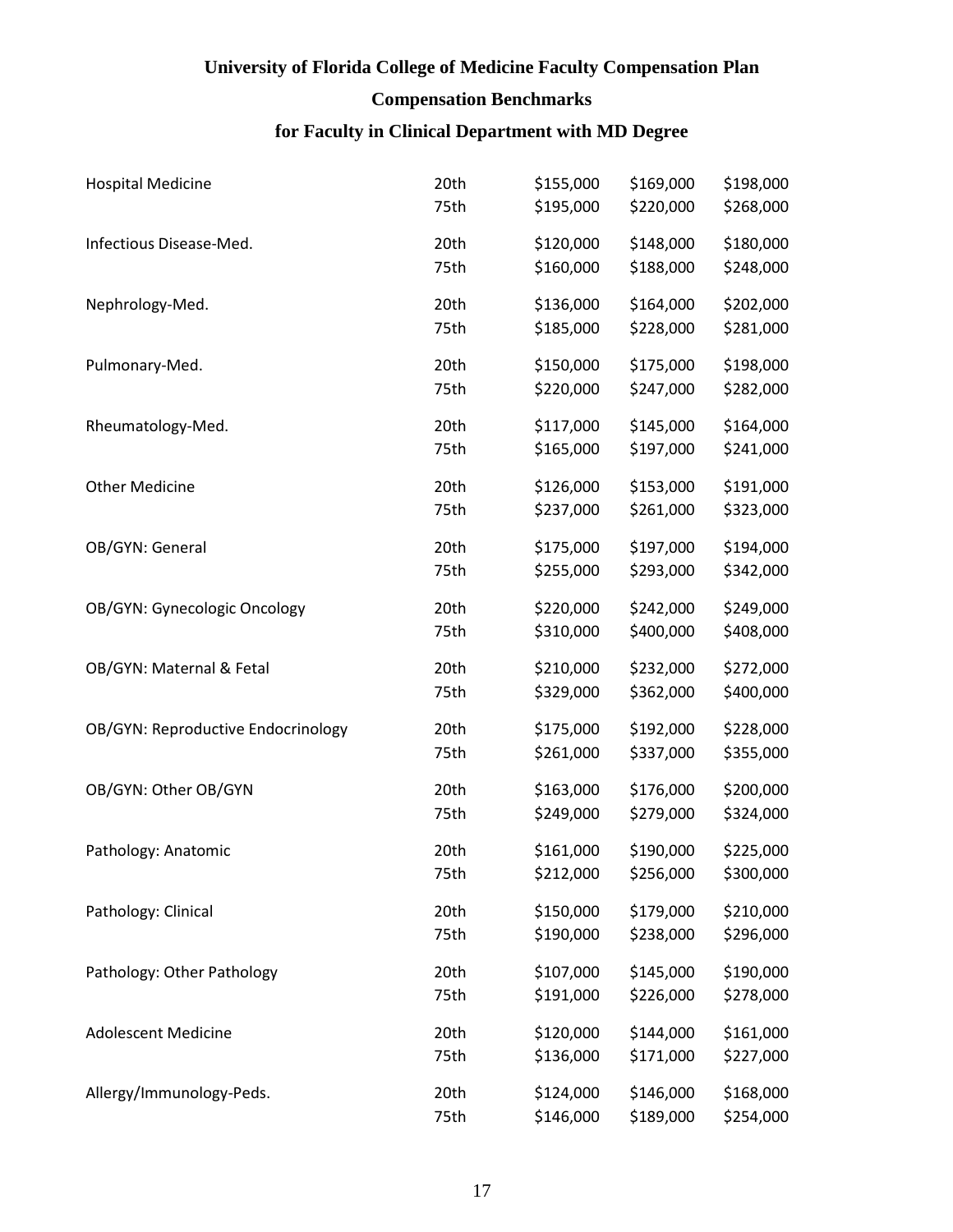## **Compensation Benchmarks**

| Critical/Intensive Care-Peds. | 20th | \$169,000 | \$201,000 | \$217,000 |
|-------------------------------|------|-----------|-----------|-----------|
|                               | 75th | \$215,000 | \$266,000 | \$303,000 |
| Emergency Medicine-Peds.      | 20th | \$143,000 | \$186,000 | \$219,000 |
|                               | 75th | \$200,000 | \$237,000 | \$261,000 |
| Endocrinology-Peds.           | 20th | \$120,000 | \$141,000 | \$175,000 |
|                               | 75th | \$141,000 | \$173,000 | \$223,000 |
| Gastroenterology-Peds.        | 20th | \$145,000 | \$174,000 | \$193,000 |
|                               | 75th | \$180,000 | \$224,000 | \$274,000 |
| <b>General Pediatrics</b>     | 20th | \$123,000 | \$140,000 | \$166,000 |
|                               | 75th | \$172,000 | \$192,000 | \$250,000 |
| Genetics-Peds.                | 20th | \$110,000 | \$132,000 | \$156,000 |
|                               | 75th | \$150,000 | \$170,000 | \$228,000 |
| Hematology/Oncology-Peds.     | 20th | \$129,000 | \$154,000 | \$191,000 |
|                               | 75th | \$152,000 | \$192,000 | \$252,000 |
| Hospital Medicine-Peds.       | 20th | \$129,000 | \$153,000 | \$182,000 |
|                               | 75th | \$161,000 | \$181,000 | \$215,000 |
| Infectious Disease-Peds.      | 20th | \$112,000 | \$135,000 | \$163,000 |
|                               | 75th | \$140,000 | \$165,000 | \$236,000 |
| Neonatology                   | 20th | \$151,000 | \$185,000 | \$213,000 |
|                               | 75th | \$211,000 | \$246,000 | \$296,000 |
| Nephrology-Peds.              | 20th | \$124,000 | \$150,000 | \$175,000 |
|                               | 75th | \$149,000 | \$185,000 | \$240,000 |
| Neurology-Peds.               | 20th | \$140,000 | \$161,000 | \$177,000 |
|                               | 75th | \$177,000 | \$207,000 | \$235,000 |
| <b>Pediatric Cardiology</b>   | 20th | \$164,000 | \$196,000 | \$236,000 |
|                               | 75th | \$212,000 | \$273,000 | \$337,000 |
| Pulmonary-Peds.               | 20th | \$130,000 | \$157,000 | \$176,000 |
|                               | 75th | \$165,000 | \$200,000 | \$233,000 |
| Rheumatology-Peds.            | 20th | \$129,000 | \$153,000 | \$188,000 |
|                               | 75th | \$149,000 | \$192,000 | \$232,000 |
| <b>Other Pediatrics</b>       | 20th | \$125,000 | \$140,000 | \$175,000 |
|                               | 75th | \$180,000 | \$221,000 | \$301,000 |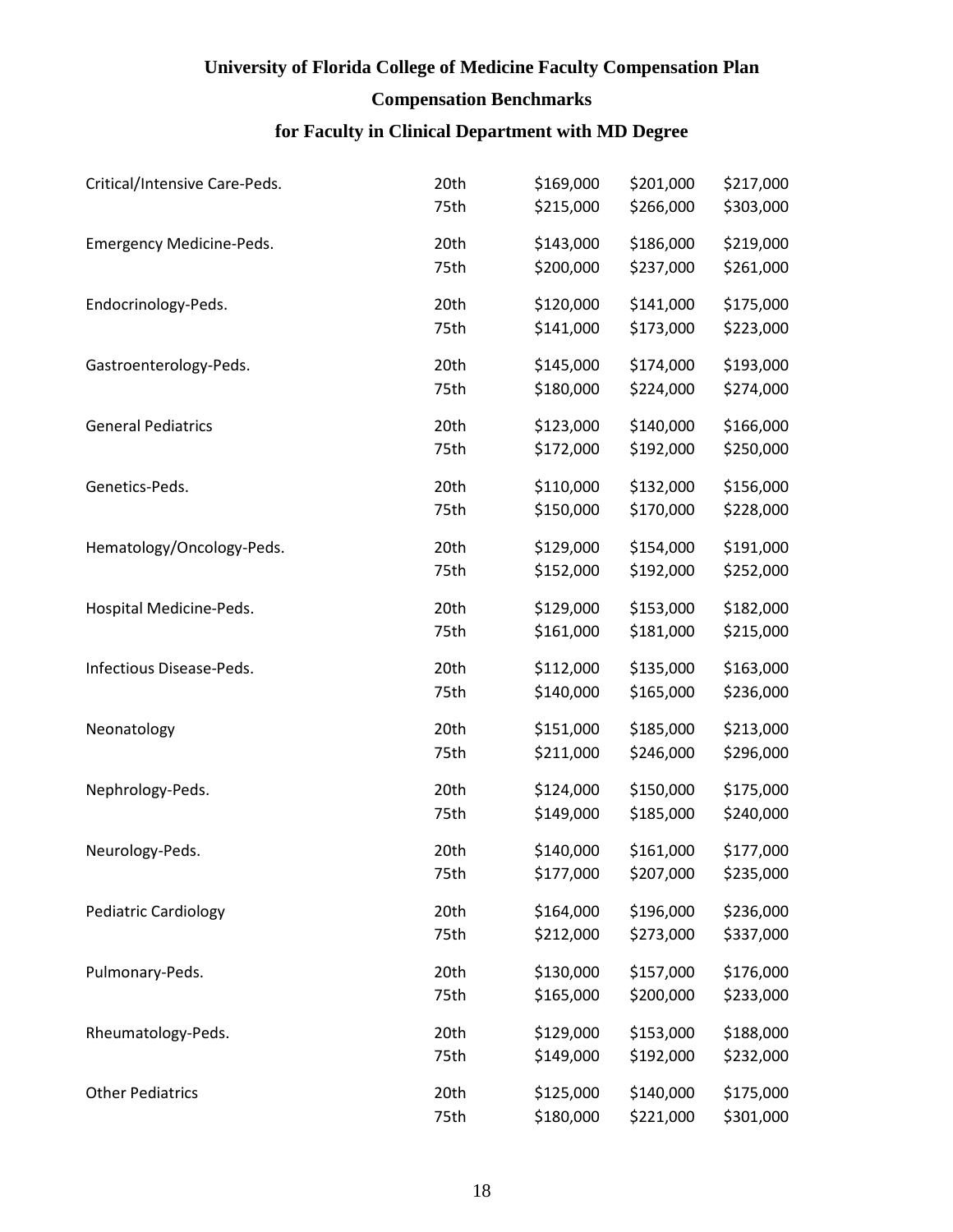## **Compensation Benchmarks**

| Psychiatry: Child & Adolescent           | 20th | \$145,000 | \$155,000 | \$190,000 |
|------------------------------------------|------|-----------|-----------|-----------|
|                                          | 75th | \$187,000 | \$216,000 | \$263,000 |
| Psychiatry: General                      | 20th | \$142,000 | \$155,000 | \$182,000 |
|                                          | 75th | \$190,000 | \$208,000 | \$263,000 |
| Psychiatry: Other                        | 20th | \$133,000 | \$154,000 | \$187,000 |
|                                          | 75th | \$173,000 | \$205,000 | \$266,000 |
| Diagnostic Radiology: Total              | 20th | \$248,000 | \$260,000 | \$289,000 |
|                                          | 75th | \$381,000 | \$377,000 | \$405,000 |
| Diagnostic Radiology: Interventional     | 20th | \$270,000 | \$303,000 | \$290,000 |
|                                          | 75th | \$412,000 | \$432,000 | \$423,000 |
| Diagnostic Radiology: Non-interventional | 20th | \$245,000 | \$253,000 | \$289,000 |
|                                          | 75th | \$367,000 | \$360,000 | \$400,000 |
| <b>Nuclear Medicine</b>                  | 20th | \$215,000 | \$244,000 | \$262,000 |
|                                          | 75th | \$360,000 | \$336,000 | \$347,000 |
| <b>Radiation Oncology</b>                | 20th | \$240,000 | \$295,000 | \$303,000 |
|                                          | 75th | \$360,000 | \$393,000 | \$477,000 |
| <b>Other Radiology</b>                   | 20th | \$265,000 | \$304,000 | \$297,000 |
|                                          | 75th | \$409,000 | \$401,000 | \$425,000 |
| <b>General Surgery</b>                   | 20th | \$203,000 | \$240,000 | \$233,000 |
|                                          | 75th | \$324,000 | \$381,000 | \$440,000 |
| Neurosurgery                             | 20th | \$297,000 | \$315,000 | \$277,000 |
|                                          | 75th | \$515,000 | \$600,000 | \$606,000 |
| <b>Orthopaedic Surgery</b>               | 20th | \$229,000 | \$275,000 | \$283,000 |
|                                          | 75th | \$441,000 | \$540,000 | \$534,000 |
| <b>Pediatric Surgery</b>                 | 20th | \$280,000 | \$319,000 | \$326,000 |
|                                          | 75th | \$395,000 | \$489,000 | \$621,000 |
| <b>Plastic Surgery</b>                   | 20th | \$219,000 | \$266,000 | \$274,000 |
|                                          | 75th | \$360,000 | \$435,000 | \$484,000 |
| <b>Surgical Oncology</b>                 | 20th | \$202,000 | \$215,000 | \$238,000 |
|                                          | 75th | \$252,000 | \$345,000 | \$359,000 |
| Thoracic & Cardiovascular Surgery        | 20th | \$249,000 | \$305,000 | \$323,000 |
|                                          | 75th | \$450,000 | \$566,000 | \$672,000 |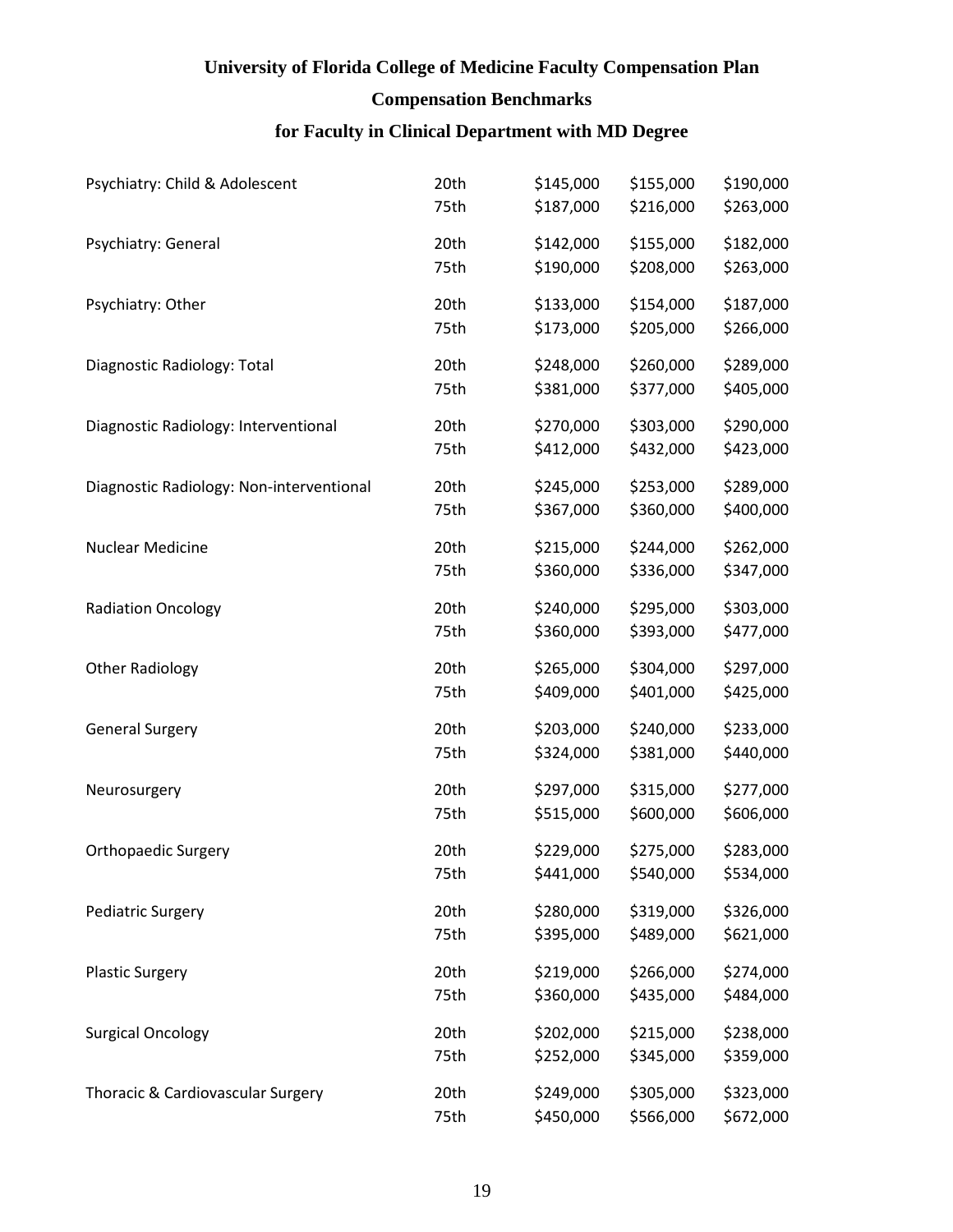### **Compensation Benchmarks**

### **for Faculty in Clinical Department with MD Degree**

| <b>Transplant Surgery</b>           | 20th | \$210,000 | \$255,000 | \$273,000 |
|-------------------------------------|------|-----------|-----------|-----------|
|                                     | 75th | \$308,000 | \$461,000 | \$500,000 |
| <b>Trauma/Critical Care Surgery</b> | 20th | \$221,000 | \$266,000 | \$272,000 |
|                                     | 75th | \$317,000 | \$376,000 | \$413,000 |
| Urology                             | 20th | \$216,000 | \$235,000 | \$250,000 |
|                                     | 75th | \$324,000 | \$398,000 | \$461,000 |
| Vascular Surgery                    | 20th | \$236,000 | \$285,000 | \$291,000 |
|                                     | 75th | \$310,000 | \$431,000 | \$450,000 |
| <b>Emergency Medicine</b>           | 20th | \$193,000 | \$207,000 | \$211,000 |
|                                     | 75th | \$253,000 | \$278,000 | \$286,000 |
| <b>Family Medicine</b>              | 20th | \$139,000 | \$155,000 | \$169,000 |
|                                     | 75th | \$180,000 | \$199,000 | \$215,000 |
| Neurology                           | 20th | \$134,000 | \$160,000 | \$185,000 |
|                                     | 75th | \$187,000 | \$218,000 | \$262,000 |
| Ophthalmology                       | 20th | \$135,000 | \$172,000 | \$197,000 |
|                                     | 75th | \$241,000 | \$319,000 | \$360,000 |
| Otolaryngology                      | 20th | \$200,000 | \$224,000 | \$243,000 |
|                                     | 75th | \$300,000 | \$360,000 | \$441,000 |
| Physical Medicine & Rehabilitation  | 20th | \$146,000 | \$165,000 | \$181,000 |
|                                     | 75th | \$224,000 | \$218,000 | \$267,000 |
| <b>Preventive Medicine</b>          | 20th | \$111,000 | \$130,000 | \$195,000 |
|                                     | 75th | \$180,000 | \$239,000 | \$262,000 |

Source: AAMC Report on Medical Faculty Salaries 2011-2012/University of Florida College of Medicine Special Report. Fixed/Contractual Salary plus Medical Practice Supplement, M.D. faculty, All Medical Schools.